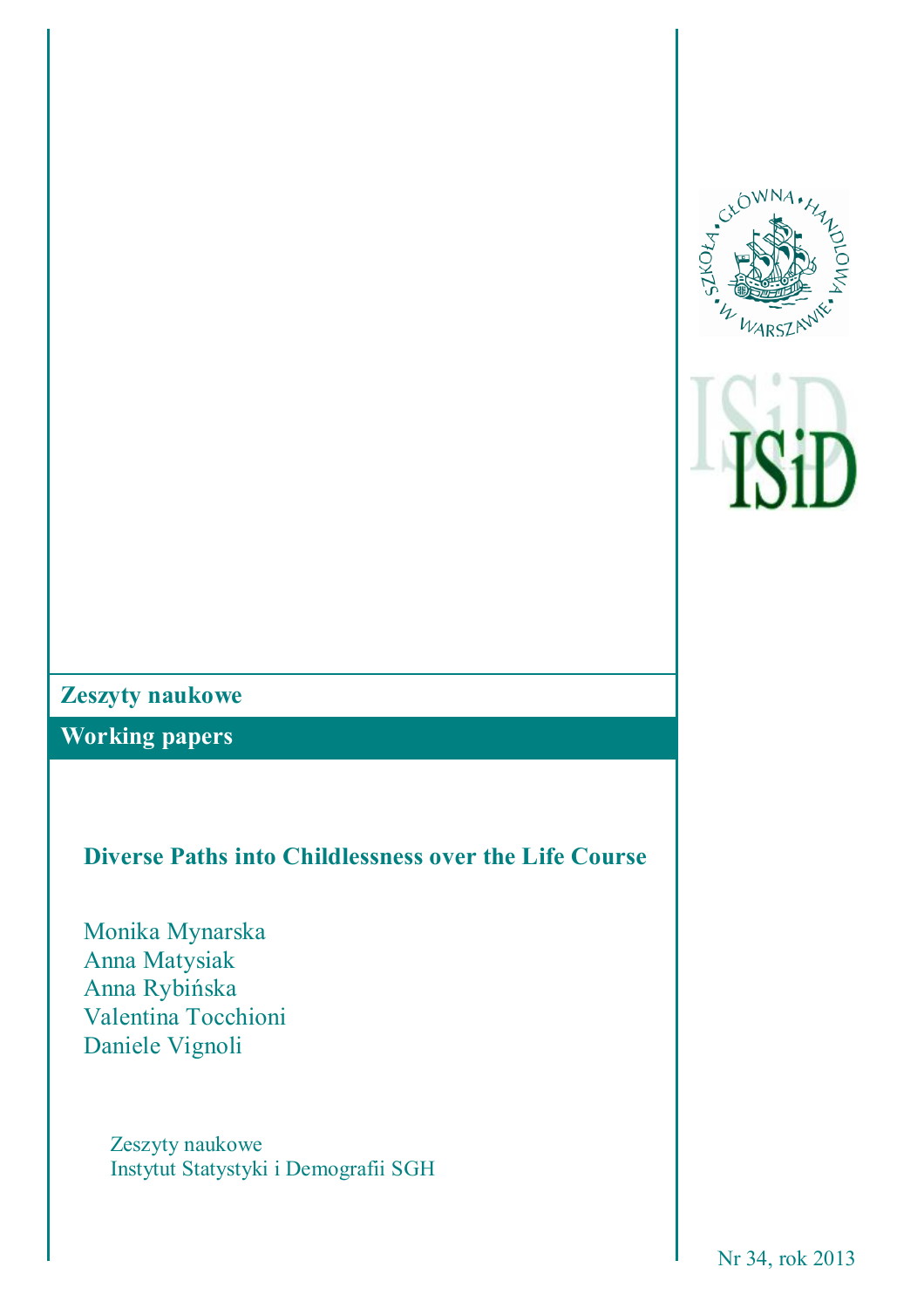

# **Diverse Paths into Childlessness over the Life Course**

**Monika Mynarska** *Cardinal Stefan Wyszyński University in Warsaw, Institute of Psychology* **Anna Matysiak & Anna Rybińska** *Warsaw School of Economics, Institute of Demography and Statistics* **Valentina Tocchioni & Daniele Vignoli** *University of Florence, Department of Statistics "G. Parenti"*

Abstract

Childlessness is rarely an outcome of a single decision or can be attributed to one particular reason. Remaining childless should rather be seen as a process influenced by continuously changing context and by many choices that individual makes in various life spheres over the life course. Previous studies focused on the effect of accumulated experience of life events on a probability to have no children. Such an approach does not allow for capturing a whole variety of different roads to childlessness that are postulated in the literature. Our paper aims at filling this gap by applying an exploratory approach of sequence analysis. We employ it on Polish and Italian data to reconstruct the major life course trajectories of childless women and to reveal the complexity of life paths leading to childlessness.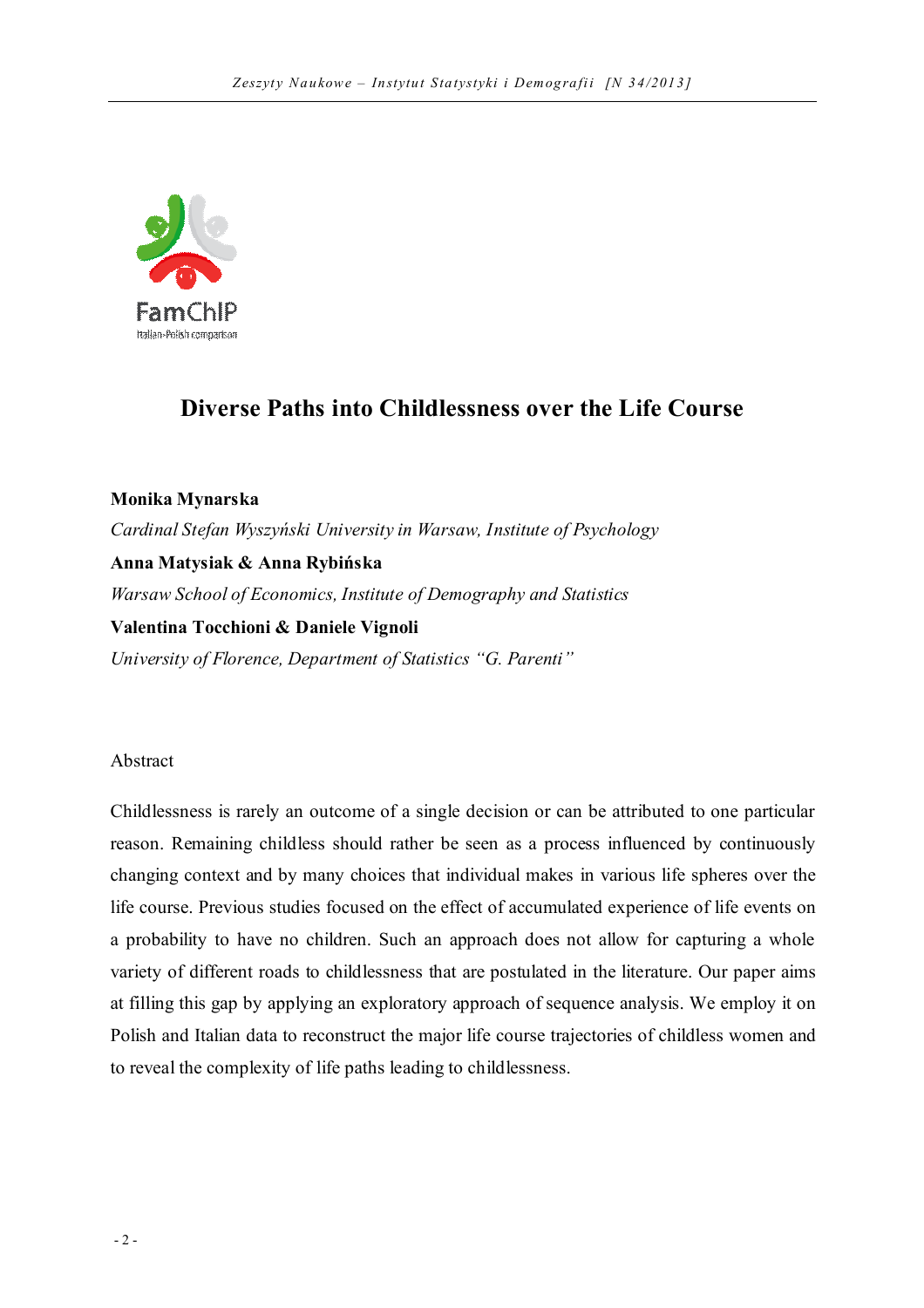# **Table of content**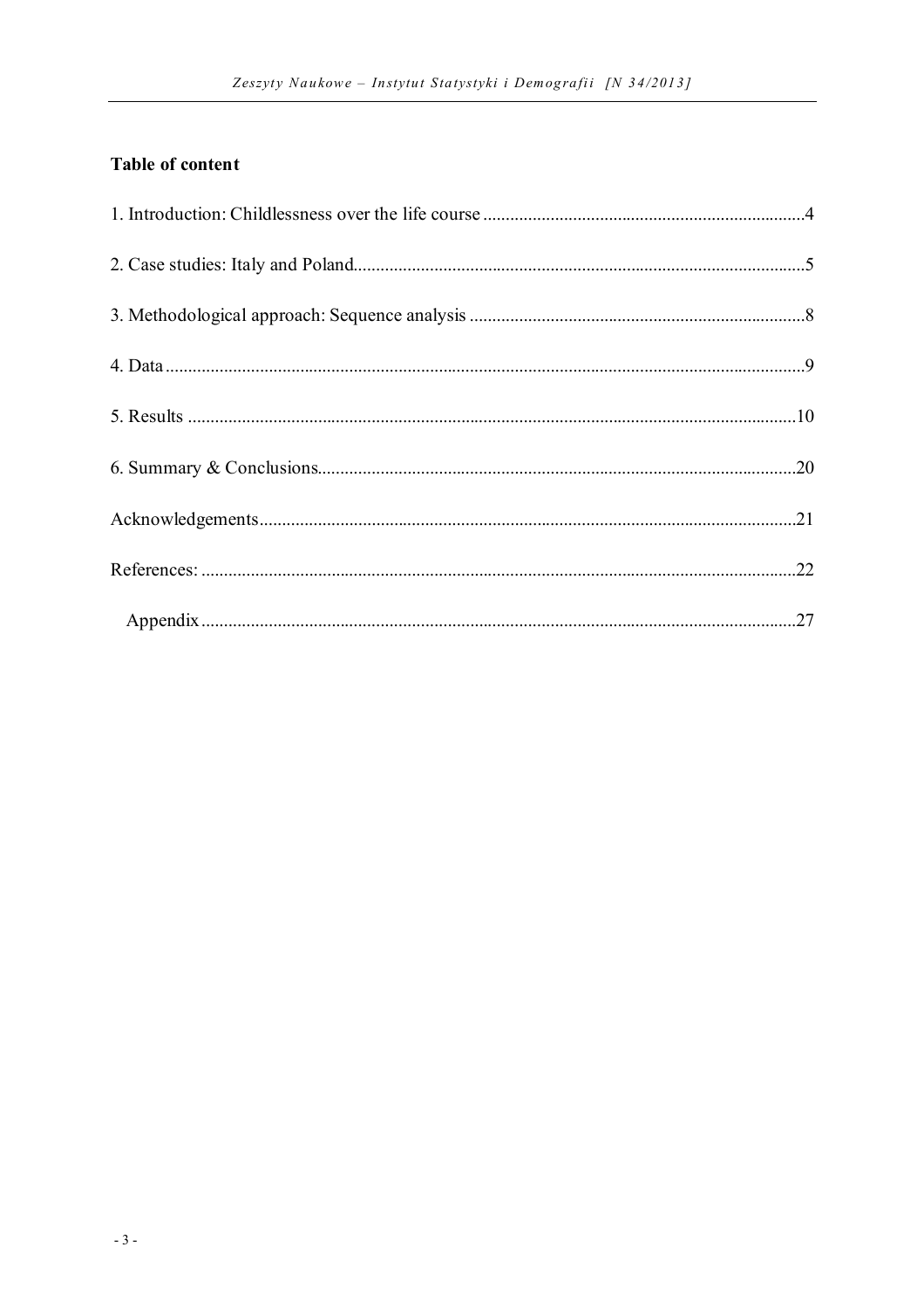### **1. Introduction: Childlessness over the life course**

In a literature on childlessness, a dividing line is frequently drawn between those, who wanted no offspring ("child-free", "childless by choice") and those, who desired children, but faced some obstacles in having them ("child-less", "childless by circumstances"; Basten, 2009; Carmichael & Whittaker, 2007; Connidis & McMullin, 1993; Koropeckyj-Cox, 2002; Tanturri & Mencarini, 2008). In reality, a situation is much more complex. Childlessness is rarely an outcome of a single decision or can be attributed to one particular reason. Fertility intentions are not stable and may change over time (Heaton, Jacobson, & Holland, 1999; Heiland, Prskawetz, & Sanderson, 2008; Iacovou & Tavares, 2011). Even women, who made an early and explicit decision to remain childless (so-called "early articulators", Callan, 1983, 1984; Houseknecht, 1979) experience moments of doubts and ambivalence, which might make them reconsider once taken position (Letherby, 2002; Morell, 2000; Park, 2005). Similarly, those who initially planned to have offspring, might become accustomed to a childless life-style and abandon an idea of motherhood (Carmichael & Whittaker, 2007; Morgan, 1991). They might also face numerous obstacles in realizing their fertility intentions. An illness, a loss of a partner or a difficult economic situation are just a few examples here (Gillespie, 2003; Heaton et al., 1999; Lee & Gramotnev, 2006). Even a biological inability to have children is not necessarily a status that a woman gains once for a life-time. Assisted reproduction techniques may allow some individuals to become parents after they have experienced infertility (Letherby, 1999; van den Akker, 2001). On the other hand, postponement of childbearing (regardless of its reason) may cause some perfectly healthy and fecund women reach an age, when having offspring is no longer biologically possible for them (te Velde & Pearson, 2002).

Altogether, remaining childless is a process. It is a product of continuously changing context, of individual developments and life course pathways, influenced by many choices made by an individual in other life spheres (Campbell, 1985; Gillespie, 1999). As Keizer and colleagues (Keizer, Dykstra, & Jansen, 2008) phrased it: thinking about remaining childless should be informed by two principles: that of 'cumulative contingencies' (impact of previous experiences) and that of 'linked lives' (impact of events in different life dimensions). Instead of looking for one single reason of childlessness, we should ask what life course developments may lead to it (Hagestad  $& Call, 2007$ ). Previous research has shown that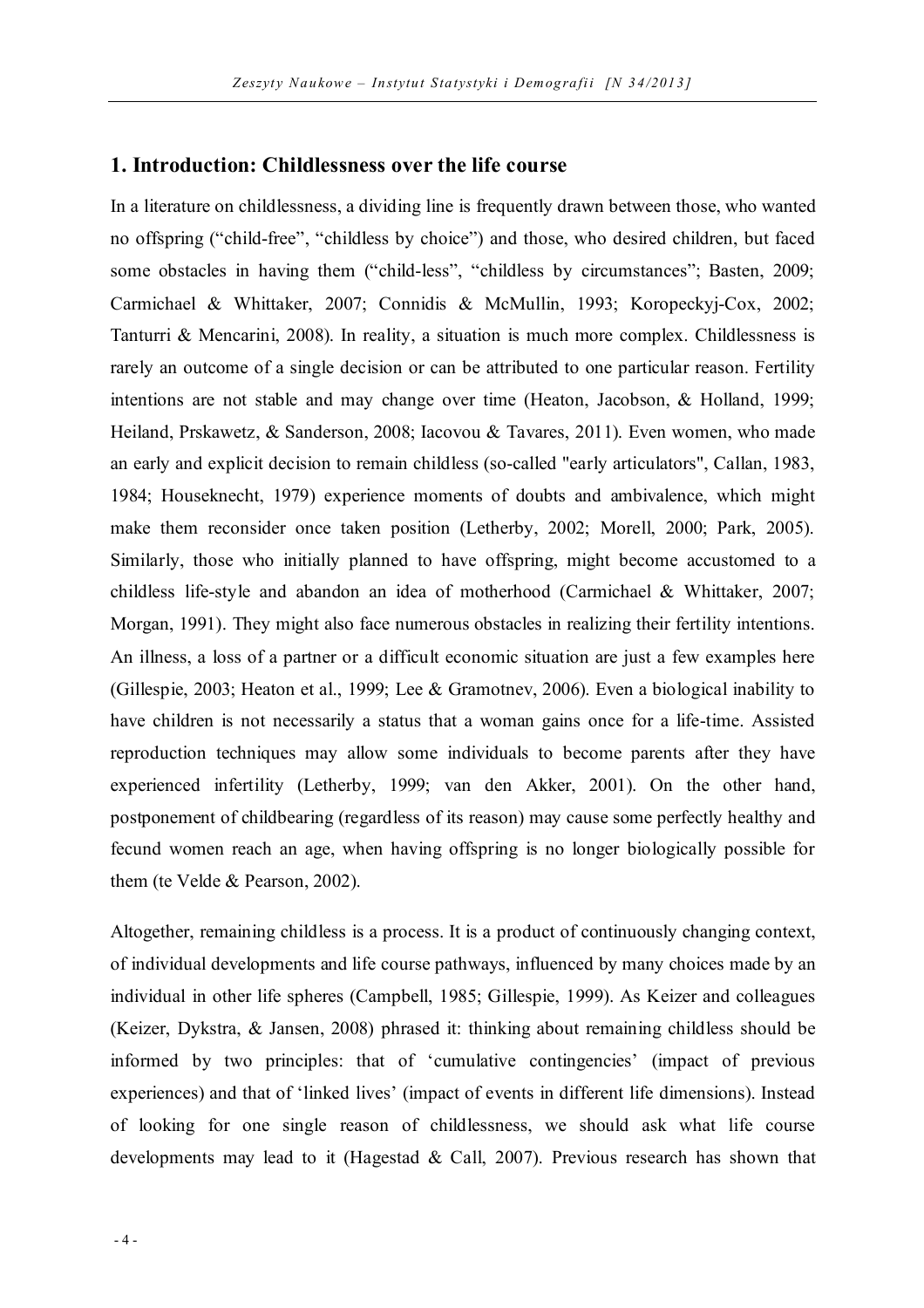partnership, educational and employment histories are particularly important in this respect (e.g., Heaton et al., 1999; Keizer et al., 2008; Koropeckyj-Cox & Call, 2007; Lee & Gramotnev, 2006; Tanturri & Mencarini, 2008).

Although a necessity to look at a childlessness in a dynamic way, to treat it as a process and analyze it from the life course perspective has been already emphasized in the literature (González & Jurado-Guerrero, 2006; Hagestad & Call, 2007; Keizer et al., 2008), not many studies have adopted the life course approach so far. Moreover, those which employed a retrospective perspective usually relied on measures that cumulate information on individual experiences over the life course (such as time spent in a union or in employment) and looked how they affected a probability to have no children. Nevertheless, such an approach can be seen as simplistic as it does not pay attention to the sequence and spacing of experienced events and hence does not allow to capture a whole variety of different roads leading to childlessness that are postulated in the literature (Carmichael & Whittaker, 2007; Hagestad  $\&$ Call, 2007; Keizer et al., 2008; Kemkes-Grottenthaler, 2003; Tanturri & Mencarini, 2008).

The life course approach to childlessness has inspired our study, too, but we employ a methodological perspective that allows for revealing the diversity of paths into childlessness. We propose an exploratory approach of sequence analysis to reconstruct distinct life course trajectories of childless women. Unlike previous studies, we do not focus on the effect of accumulated experience of life course events, but we consider sequence and duration of life stages in a sphere of partnership, education and employment of childless women. Such approach allows a holistic perspective on life course, and is based on a representation of lives as sequences of states. In this way we treat life courses as complex entities in their wholeness, instead of specific events or combinations of events, as dependent variables (Billari, 2001).

## **2. Case studies: Italy and Poland**

In this paper we aim to explore paths into childlessness over the life courses of Italian and Polish women. Italy and Poland have experienced a marked decline in childbearing and currently they both belong to the countries with the lowest fertility levels in Europe. Younger generations increasingly opt for late entry to parenthood and the proportion of the childless has increased substantially in both of these societies (Sobotka, 2004: 143-145). In recent years both countries have experienced a relatively large increase in childlessness (Figure 1). In Italy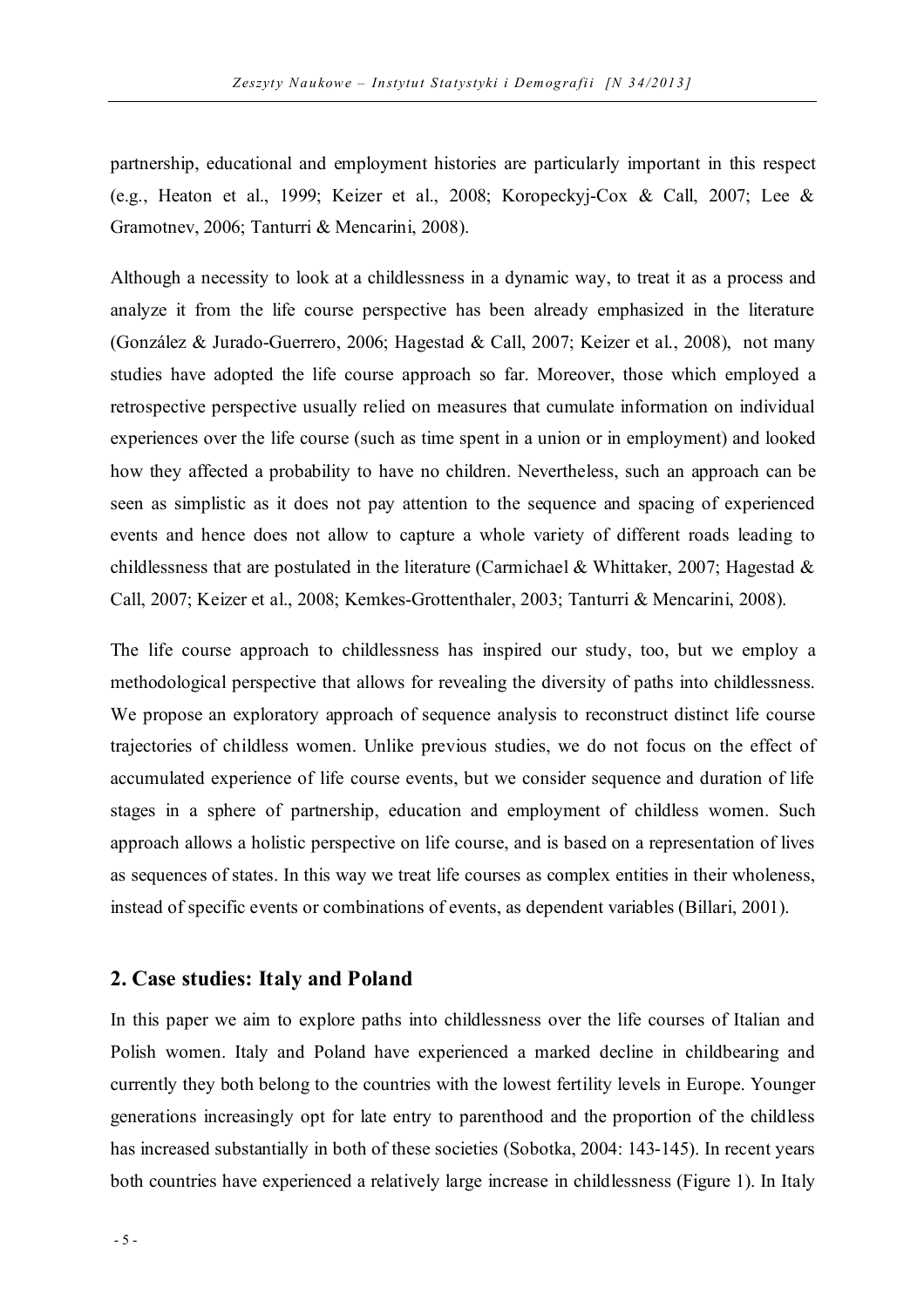the estimated proportion of women who remained ultimately childless rose from 10% among the 1955 cohort to 20% among the 1965 cohort. In Poland this process started slightly later, with the percentage of women who had no children jumping five percentage points from 1960 to 1965 cohort, to 15.4% for the latter one. Even though the increase is more rapid in Italy, both countries are characterized by particularly high levels of childlessness, compared to other countries in their respective regions (Frejka, 2008).

Figure 1 – Incidence of childlessness among women born between 1938 and 1967 in Italy and Poland.



Source: *Observatoire Démographique Européen*

Importantly, fertility decline and increasing childlessness occur in Italy and Poland despite their cultural heritage. First, Italy and Poland are characterized by exceptionally strong attachment to Catholic values. According the International Social Survey Programme (2008), over 90 percent of citizens in both countries were raised in the Catholic religion (compared with an average of 49 percent in other EU member states). In addition, 87 percent of Poles and 76 percent of Italians stated that they believe in God and they always have, compared with less than 60% of respondents in 12 out of 19 EU countries. Second, Italians and Poles are also very strongly attached to family values (Dalla Zuanna & Micheli, 2004; Giza-Poleszczuk and Poleszczuk, 2004). Finally, both countries display a delayed pattern of diffusion of new family behaviors, including still low rates of non-marital cohabitation, non-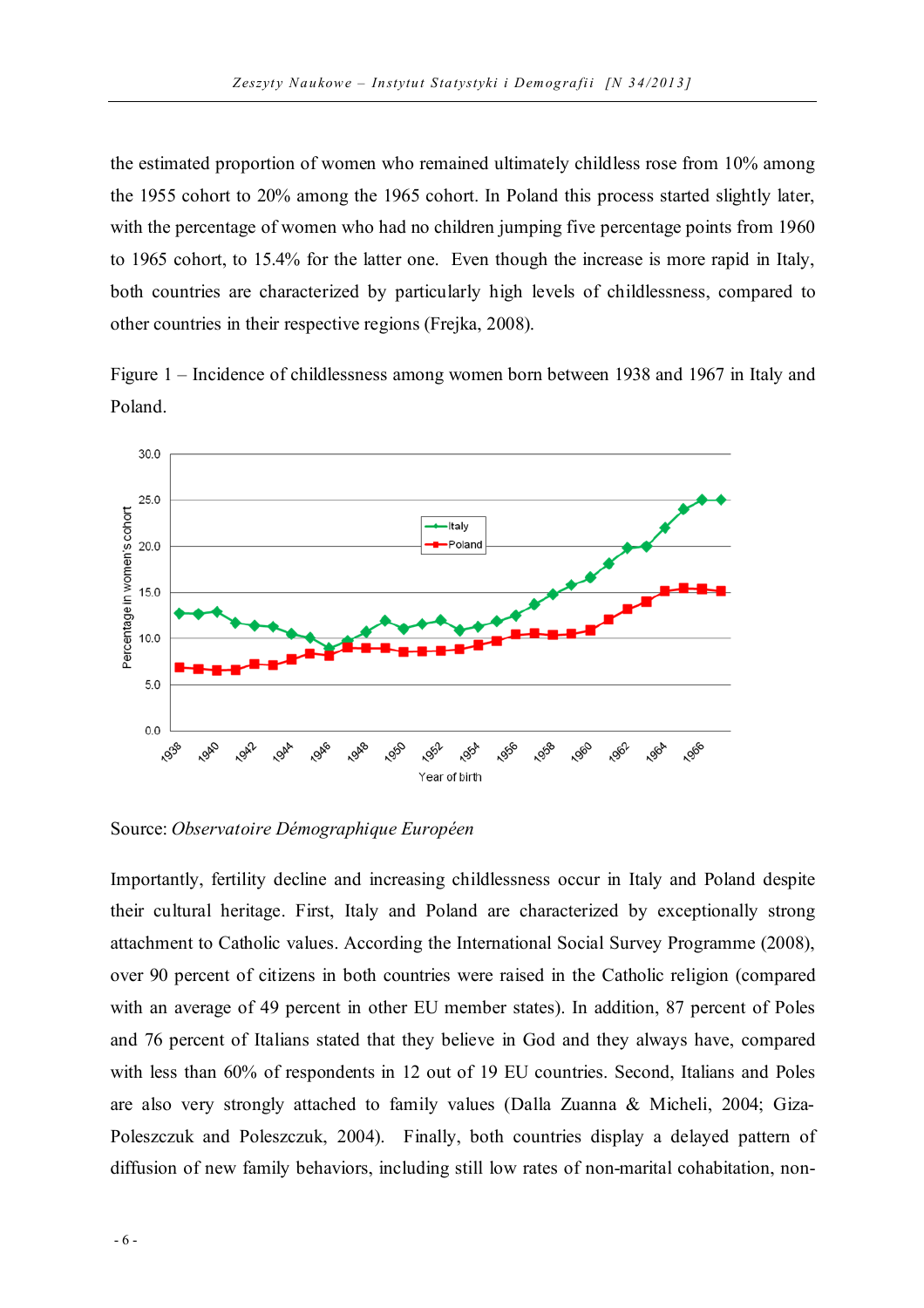marital childbearing and marital disruption (Hantrais 2005, Hoem et al. 2010). In this context fertility decline in the two countries was often attributed to serious difficulties with combining paid work and care (Kotowska et al. 2008; De Rose et al. 2008). Both countries are characterized by low supply of public childcare, rigid working hours and dearth of part-time jobs as well as an asymmetric gender division of household tasks. Many studies addressed thus the role of work-family tensions for the postponement of first births and a decline in second or higher order fertility (Matysiak & Vignoli, 2010; Matysiak & Vignoli, forthcoming), but their impact on the decision to become childless has been hardly addressed.

Despite many similarities the two countries display also certain differences that make the study particularly informative. These differences lie, among others, in women's employment patterns and educational attainment, i.e. two life course careers which might be particularly important for a decision to become a mother.

First, Polish women have been more often active in the labor market than Italian women. The labor force participation rate of women aged 25–49 in Poland was as high as it is currently in Italy already in the 1960s (around 65%). It reached nearly 80 percent by the end of 1980s and remained at this level by today (ILO Laborsta Database). This difference in women's employment is present despite the strong tensions between paid work and care in the two countries.

Second, Polish women are much more often in education which they also widely combine with economic activity. As a result Polish women obtain university degree more often: in 2011 the proportion of women aged 25+ who obtained tertiary education amounted to 28.8% in Poland and 18.6% in Italy (Eurostat Statistics Database).

Against this background, Italy and Poland are ideal countries to explore paths to childlessness. First, they are especially information-rich cases due to a rapid increase in childlessness in both of them. Second, they have remarkably similar cultural legacy, but the Italian and Polish women display somewhat different patterns of behaviors related to education and employment. This combination gives us unique insights into the role of employment and educational histories for childlessness. Will we be able to capture different biographies – leading to life without children – for Polish and Italian women? Will we be able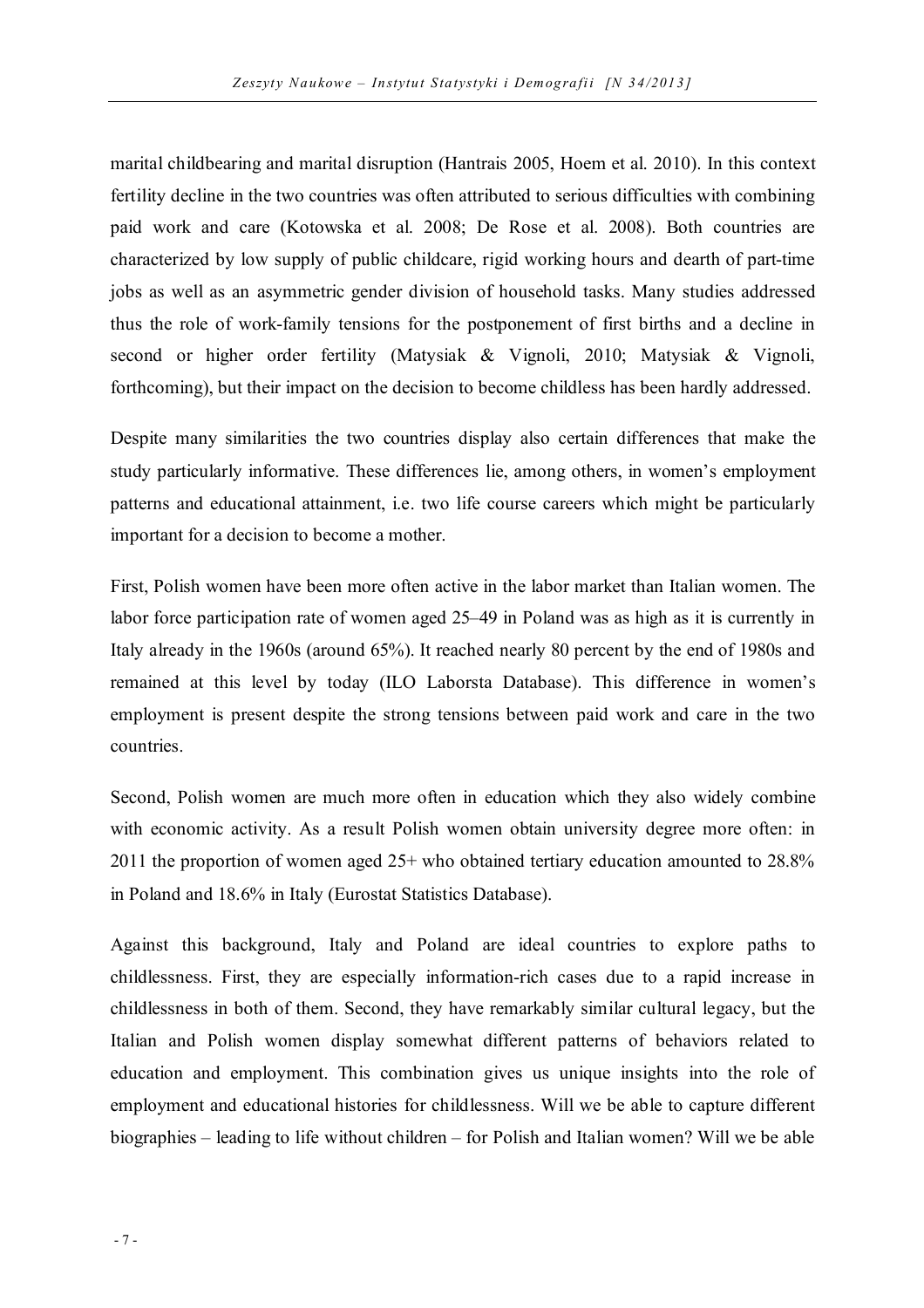to seize a different role of education and employment for women's childbearing? Or will the similar patterns of life course developments be revealed in different cultural contexts?

## **3. Methodological approach: Sequence analysis**

The study of life courses in demographic and sociological research has been dominated by an implementation of the event-based approach, aiming at investigating the causes behind the timing of an event. To this end, either single process hazard models were employed, which analyze how a certain process is determined by other processes (Mulder & Wagner, 2001), or multi-process hazard models were implemented to study the mutual interdependencies between parallel careers (e.g., Matysiak, 2009). However, focusing on time-to-event in our research would lead to focus on the transition (or non-transition) to first births only, failing to grasp the holistic view on the life-course and the variety of paths leading to childlessness.

Thus, in order to describe the different paths into childlessness we decided to use sequence analysis with optimal matching algorithm. This method, originally developed for the analysis of protein and DNA sequences in bio-molecular studies, is relatively new in social sciences (Abbott, 1995; Baizan, Michielin, & Billari, 2002; Baranowska, 2008; Billari, 2001). It was designed to provide a more holistic perspective on life courses, namely to illustrate the complexity of life courses, or at the construction of ''ideal-types'' of life trajectories (Billari 2005). It allows us to reconstruct distinct life course trajectories of childless women, taking into account sequence and duration of life stages in different life domains (e.g. partnership or employment).

The implementation of the method consists of two steps. First, for each woman in the sample we reconstructed individual sequences of states she can be in at time t. The sequences are based on stages in three life domains which in the previous studies were identified as important in the process of remaining childless: employment, education and partnership. The respondent could be either working (W1) or not (W0), could be in education (E0) or have completed education (E1) and could be in a union (cohabiting or married; U1) or not in a union (divorced, widowed, separated, single; U0). Altogether eight different states could occur in the sequence, namely:

 $E0W0U0 - in education, not working, single$  $E0W1U0 - in education, working, single$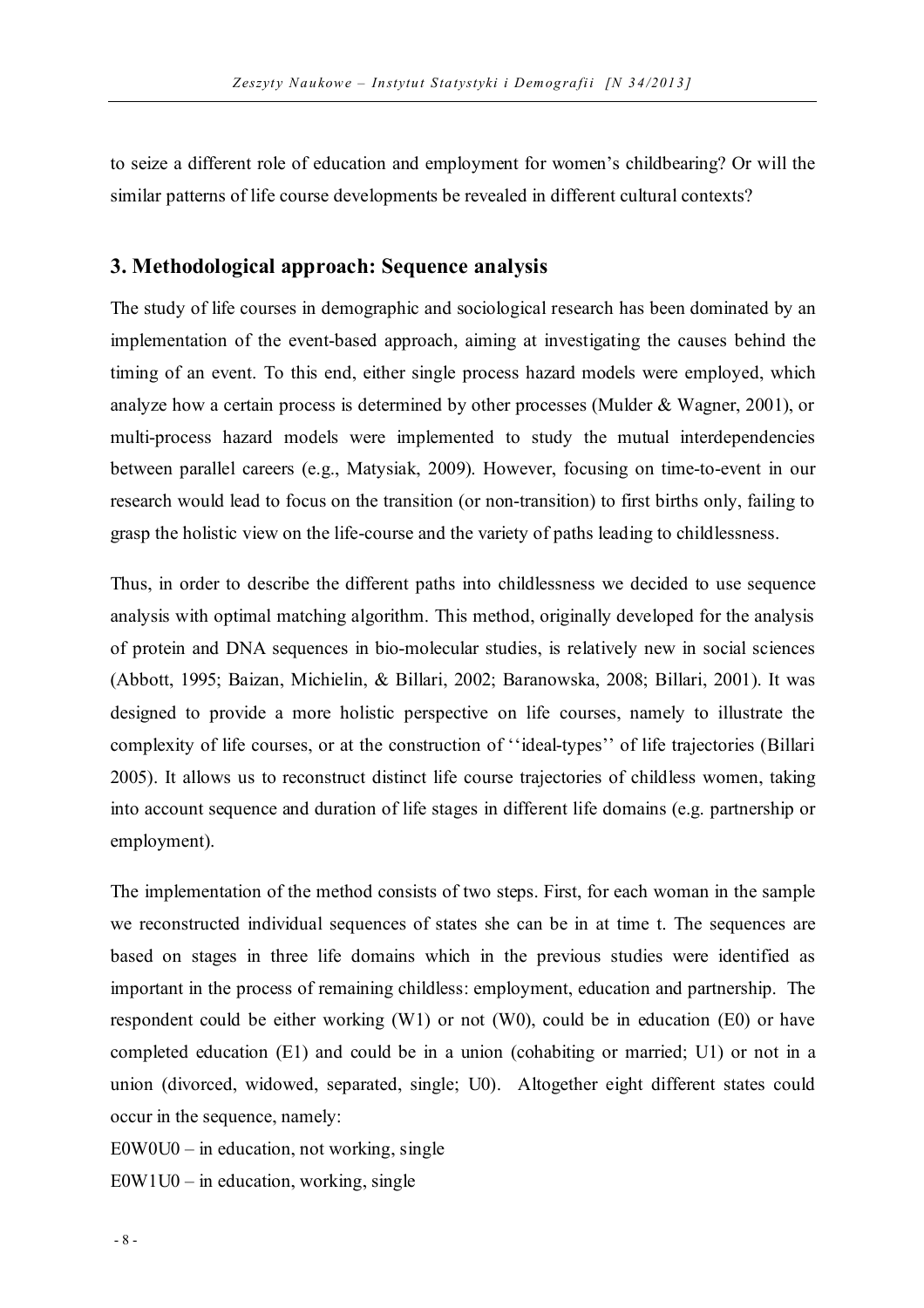- E0W0U1 in education, not working, in a union
- $EOW1U1 in education, working, in a union$
- E1W0U0 completed education, not working, single
- E1W1U0 completed education, working, single
- E1W0U1 completed education, not working, in a union
- E1W1U1 completed education, working, in a union

The observation unit in the sequence is a month.

In the second step, we applied the optimal matching algorithm in order to discover regularities in the obtained individual sequences. To this end, we grouped sequences into clusters taking into account the level of similarity / dissimilarity between the sequences. Similarity was measured by quantifying the cost of transforming one sequence into another. If the cost is small the sequences are assessed as similar and are clustered together. The transformation can imply an insertion of a state into the sequence, a deletion and a substitution of one state by another. In this paper it was assumed that an insertion and a deletion produce a cost -1 and an insertion costs  $SC(x,y)=2-p(x,y)-p(y,x)$  where  $p(x,y)$  stands for the probability of replacing state x with y. Comparing a sequence for i-th individual with sequences for all remaining individuals yields a matrix of dissimilarity to which a Ward clustering algorithm is applied. This algorithm was selected as other algorithms (e.g. single linkage, complete linkage, centroid, median) tend to yield few very large clusters and many small clusters (Aassve et al., 2007). A 6-cluster solution for Poland and a 5-cluster solution for Italy were accepted. The decision on the final number of clusters was made iteratively by verifying whether increasing the number of clusters brings any additional substantial information and does not result simply in a decline in heterogeneity across clusters as well as in a small cluster size.

## **4. Data**

In order to conduct our study we consulted recent representative surveys for both countries. More precisely, for Italy, we used data from the Household Multipurpose Survey on Family and Social Subjects, i.e. the national retrospective survey with 24,000 households for a total of almost 50,000 individuals. It was conducted in November 2009 by the Italian Institute of Statistics (ISTAT). For Poland, we referred to two surveys. One data source is the 2011 Generations and Gender Survey (GGS) which covered a representative sample of 20,000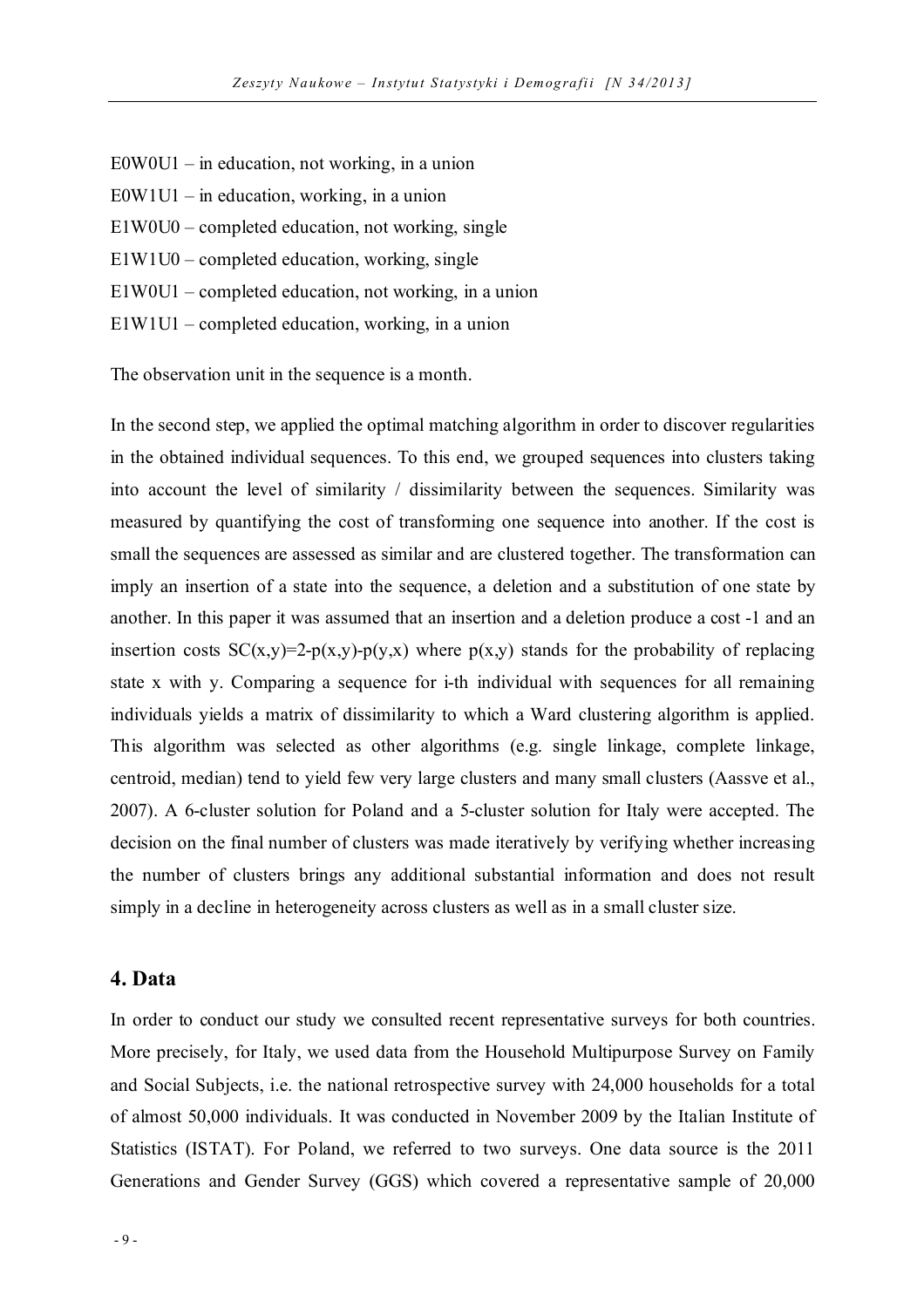individuals aged 18-79. This survey gave us sufficient data on mothers but only very few childless women were in the sample. Thus, the data were complemented with those from another survey, the 2011 FAMWELL Survey on Childlessness. This survey was designed specifically to collect data on childless women but it covered only urban areas (childlessness is very rare in rural areas in Poland). Due to this limitation, we had to restrict our analyses to urban settings only. In the Italian case it was achieved by removing all respondents living in municipalities smaller than 10,000 citizens.

The Italian and Polish surveys contain data on partnership and employment histories. Unfortunately, the Polish surveys contain only limited information on education histories – namely only the date of reaching the highest level of education. This information can be successfully used to reconstruct educational histories (Zabel, 2006) as long as there are no breaks in schooling. To assure comparability of the Polish and Italian data sets, for both countries we used only the information about the date of completion the highest level of education (consequently – being in education is not a renewable state in our data). This will need to be considered when we interpret the results.

Using aforementioned data sources we selected subsamples of mothers and childless women aged 37-46 residing in urban areas. We assumed that a childless woman is one who did not have any biological, adopted or foster child and did not help raising children of her partner. A mother is a woman who gave birth to or adopted at least one child. Our data gave us samples of 471 childless and 1,756 mothers for Italy an 449 childless and 758 mothers for Poland. Each woman was observed from 15 years old until the age 37 for reasons of uniformity, so that we can look at life courses during their central fecundity period. In this way, all the sequences have a length of 264 months, corresponding to 22 years.

## **5. Results**

In the first step, we reconstructed life courses for mothers and childless women in Italy and Poland. The aim was to gain the first, general insight into how lives of childless women and mothers differ and to capture the key differences between the biographies of women in the two countries. In order to see some key characteristics of the groups of women more clearly, some basic characteristics are additionally presented in the appendix.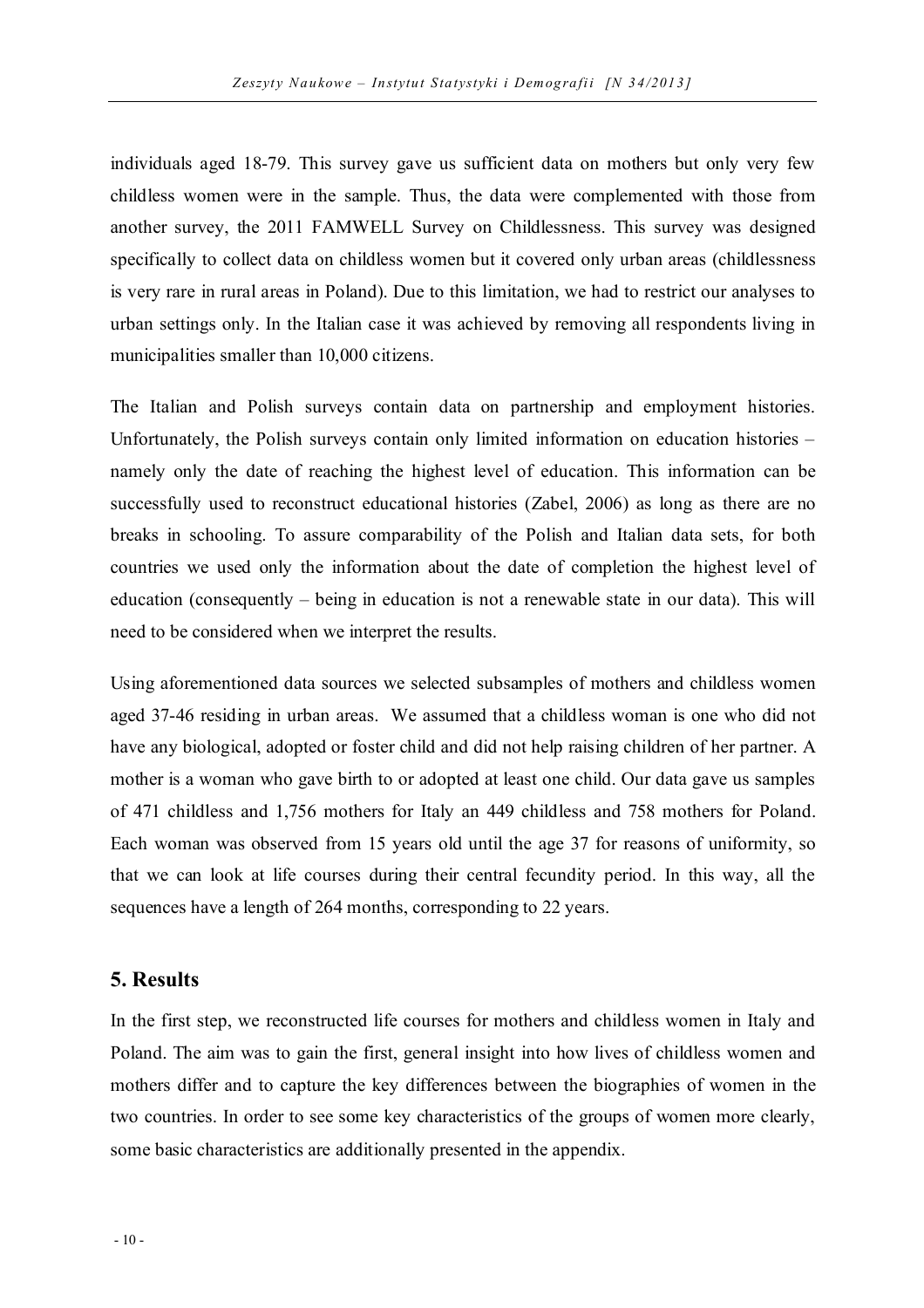

First of all, when we compare mothers and childless women, the clear difference between them – in both Italy and Poland – relates to the union status. Being single is an obviously dominant state for childless women (green and yellow color) – while being in union is a prevailing option among mothers (grey and red). In fact, among childless women as many as 56%, in both Italy and Poland, have never been in a union. The second meaningful difference between women with and without children relates to education. Childless women in both countries seem to be more into education than their counterparts with offspring, although the difference seems more profound in the Polish samples. This is confirmed by looking at the share of women, who have completed some tertiary education (by the age of 37): in Poland 43% of childless women got a university degree compared to 26% of mothers, in Italy the shares are 19.5% and 15% respectively.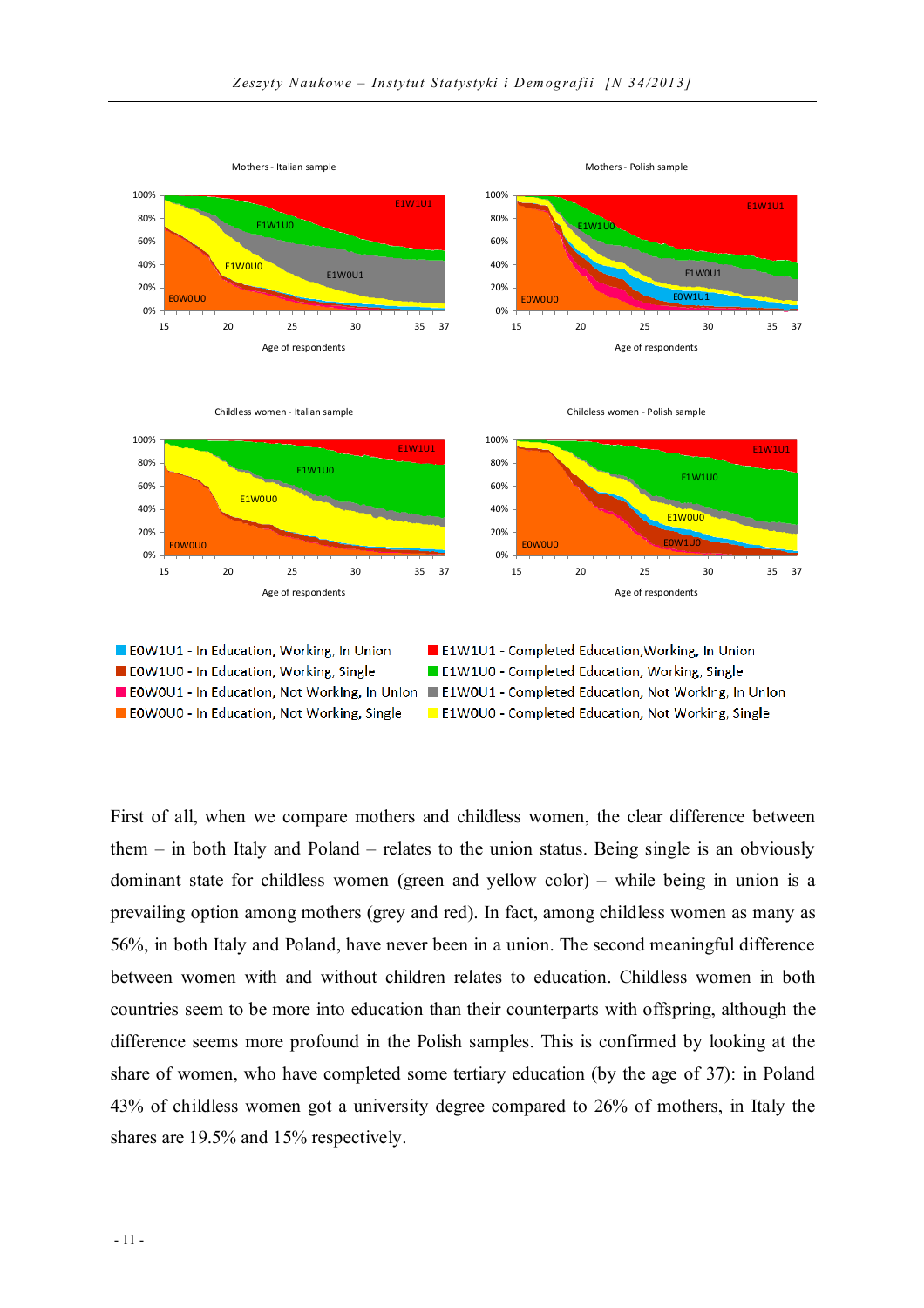Secondly, there are also apparent differences between biographies of Italian and Polish women, regardless whether they have offspring or not. The main difference relates to economic activity. In both Italian samples we see a relatively large share of not working women (yellow and grey color). Moreover, it seems that Italian women (mothers as well as their childless counterparts) experience some non-employment period after they finish education (the yellow stripes are rather large early in the life course). It is not the case for the Polish samples. The share of not working women is much smaller and we do not see this nonemployment period after having completed schooling. Quite contrary, in the Polish samples we see women, who start working before they finish their education (blue and brown color). This is virtually absent in the Italian samples.

Already this simple overview indicates that childless women are by no means a homogenous group. Naturally, it would be possible to reconstruct one, most typical life course of childless women and of mothers, highlighting the differences between the two, but as a result the whole diversity of biographies, leading to childlessness, would be lost. Therefore, instead of collapsing this variety into some average, standard pattern, we have taken an opposite direction. We tried to disentangle the picture into the smaller pieces and to analyze them closer.

We have conducted cluster analysis on individual life sequences of childless women to see whether there are any types or categories within this sample. Indeed, the method revealed five different clusters of Italian childless women and six of the Polish ones. Each cluster is characterized by a distinct pattern of how women's life course developed. Each displays a different pathway leading to childlessness.

Interestingly, four clusters were very similar for both Italy and Poland. The table below shows how many childless women belong to each cluster in each country. Noteworthy, in the Polish samples the six clusters are of a similar size, while in Italy one cluster is clearly dominant and also one is of marginal size.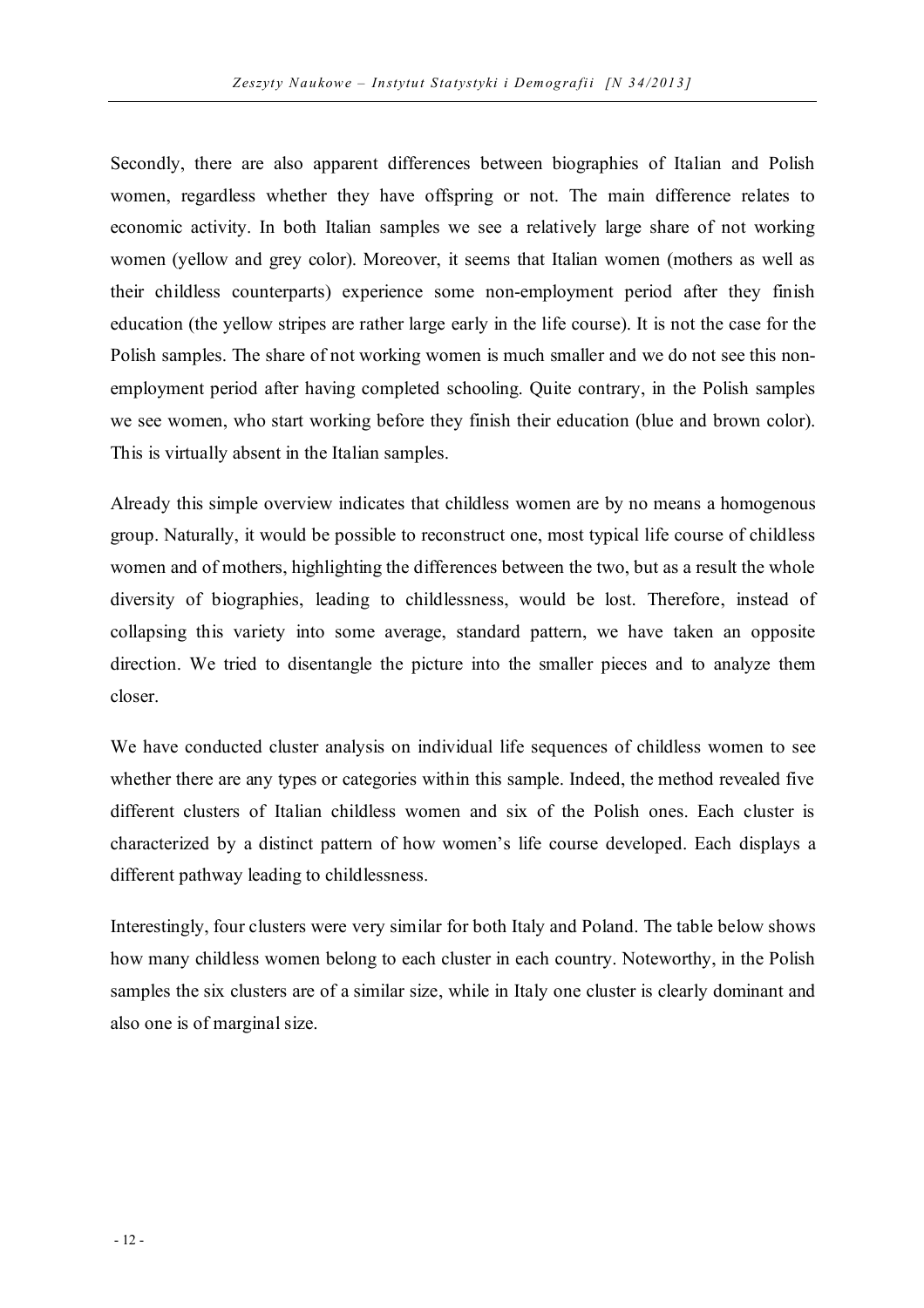| Cluster                     | Share          | $\overline{\text{of}}$ | childless | Share of        |  | childless |
|-----------------------------|----------------|------------------------|-----------|-----------------|--|-----------|
|                             | women in Italy |                        |           | women in Poland |  |           |
| Focus on education and work | 19.5%          |                        |           | 18.2%           |  |           |
| Continuous education        |                |                        |           | 16.2%           |  |           |
| Working single women        | 42.3%          |                        |           | 17.3%           |  |           |
| Working married women       | 12.5%          |                        |           | 17.3%           |  |           |
| Disadvantages women         | 21.9%          |                        |           | 15.8%           |  |           |
| Unstable economic situation |                |                        |           | 15.0%           |  |           |
| Stay-at-home wives          | 3.8%           |                        |           |                 |  |           |

We will present the clusters one by one (or in pairs – whenever possible), showing their specificity and indicating similarities and differences between the countries. For each category of women some basic descriptive statistics have been additionally calculated to gain some more insights into their specificity. Most of these statistics have been calculated to illustrate women's situation by the age of 37 (i.e. union, education and employment are analyzed only until the respondents' 37th birthday). These are presented in the appendix and will be recalled as we describe the clusters.

## *Focus on education and work*

The first cluster, identified in both countries, consists mostly of single, working and well educated women. In both countries, the women in this category stayed in education relatively long and an exceptionally big share of them have obtained some university degree (63% in Italy, 94% in Poland). They have worked for the majority of their adult life, although in the Italian sample we see the non-employment period after education (yellow color) – typical for our Italian respondents. By and large, the women in this cluster remained single throughout the observation period.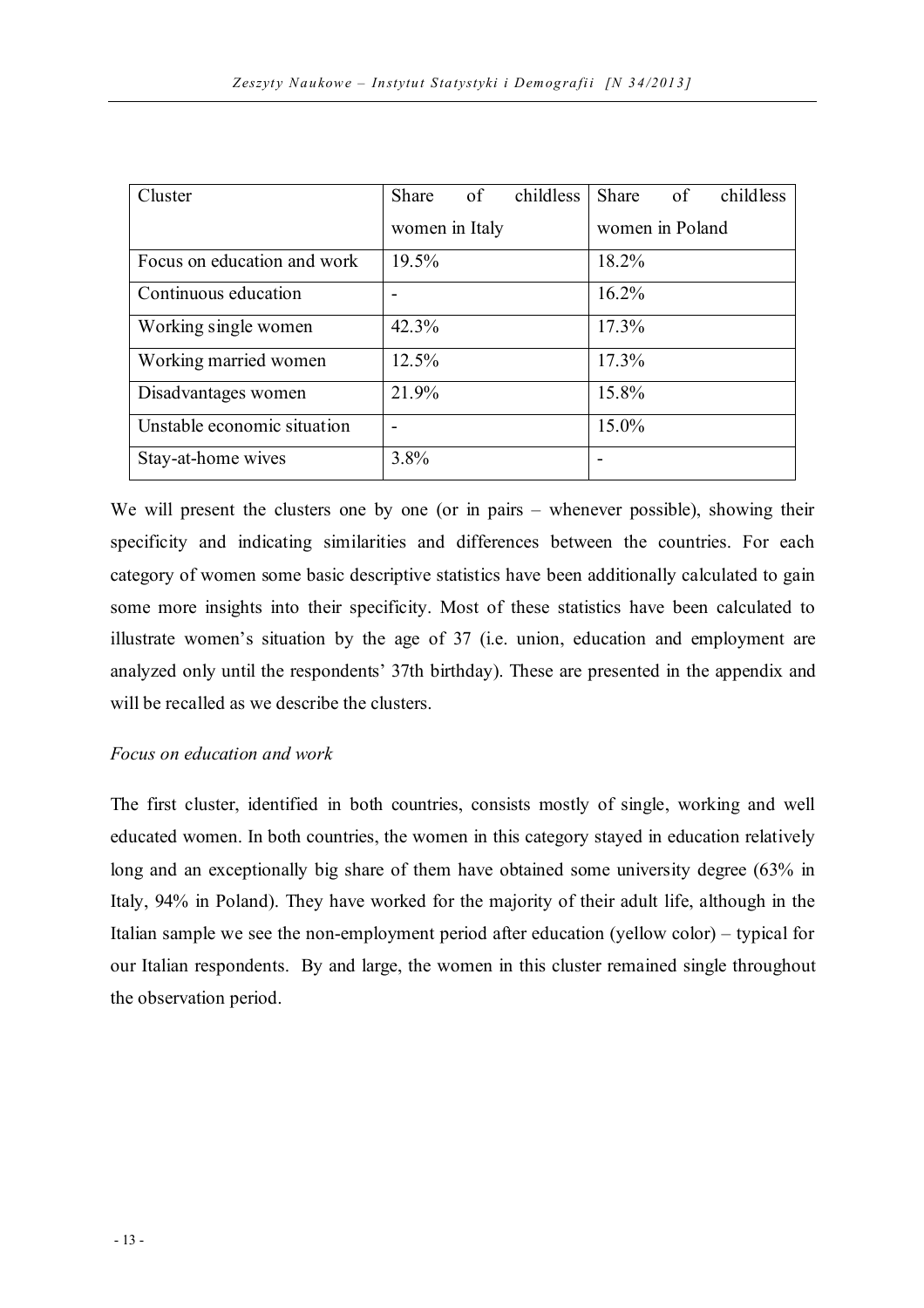

E0W0U0 - In Education, Not Working, Single

There are also apparent differences between Italian and Polish clusters. Italian women are evidently more diverse. The vast majority of women in the Polish cluster finished education around the age of 25, which is a standard age to complete Master's degree. Next, they entered the labor market and never formed a union. Quite a big share of Italian respondents in the cluster stayed in education much longer and some of them even had started working before they finished schooling (color brown and blue), which is very rare in Italy and occurs essentially in this cluster only.

E1W0U0 - Completed Education, Not Working, Single

In Poland, combining schooling with paid work is more common: these women are absent here because they form a cluster of their own. In fact, it seems like the Italian cluster is divided into two in the Polish sample. The second Polish cluster is presented at the graph below.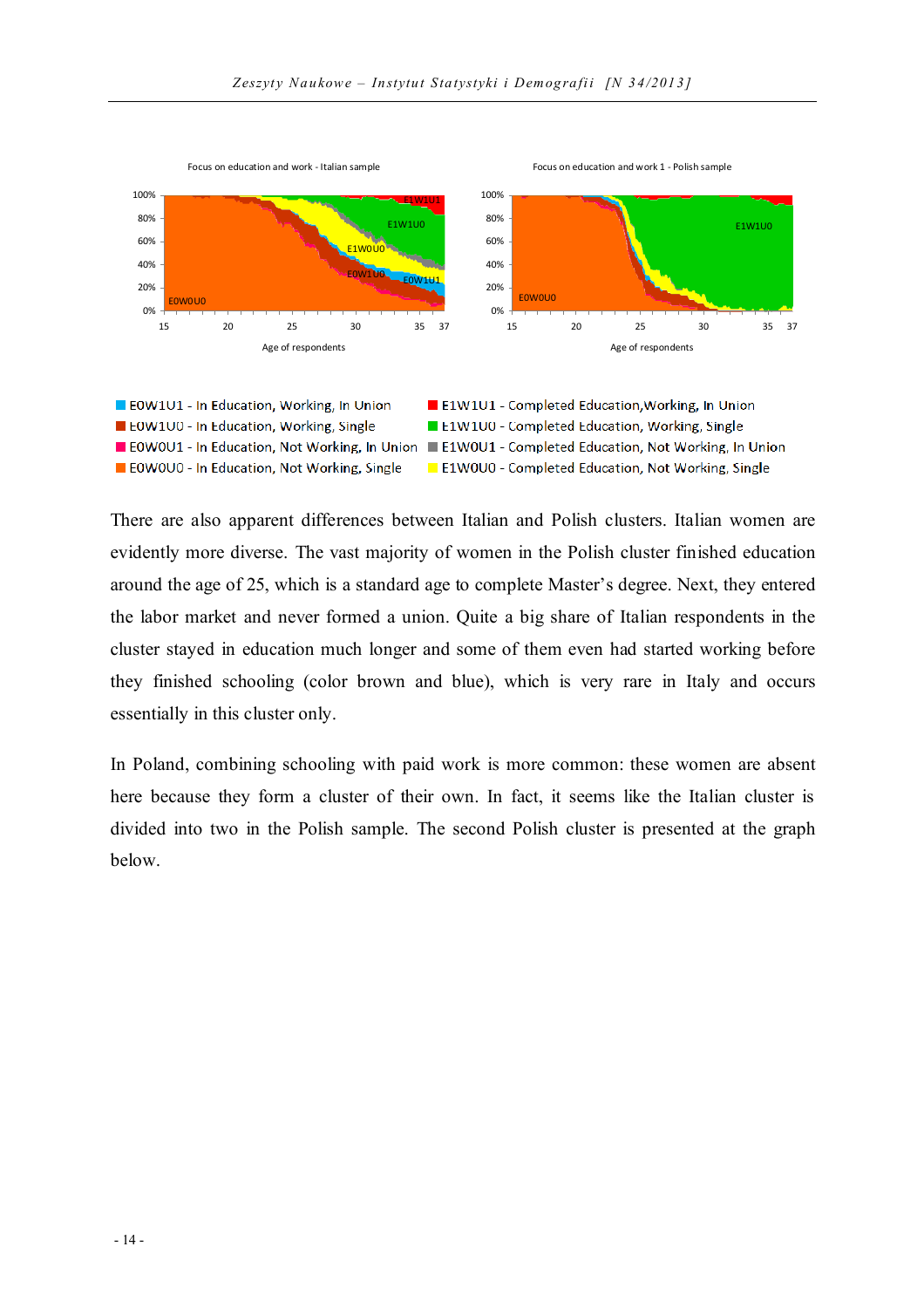



In the second Polish cluster there is also a high share of women with tertiary education (64%). However, women in this category started working relatively early – in their early twenties – while they completed their education much later. A situation that was only marginally present in the Italian case.

A share of women, who combined education and paid employment is indeed remarkable in the cluster – the brown color clearly dominates the graph. Nevertheless, given the way the variable related to schooling was constructed (age at completing the highest level of education – compare: Data), it does not necessarily mean that the respondents remained in education all the time. They might have experienced some (voluntary or involuntary) breaks or returned to education after a longer while to improve their qualifications. Consequently, in this category we find women that have been strongly oriented towards education and work since their young age. But there are also women with less successful educational history, who have never obtained any university degree (36%) even though they stayed in education even after they turned 30. These types of women were all combined into one (the first) cluster in the Italian case.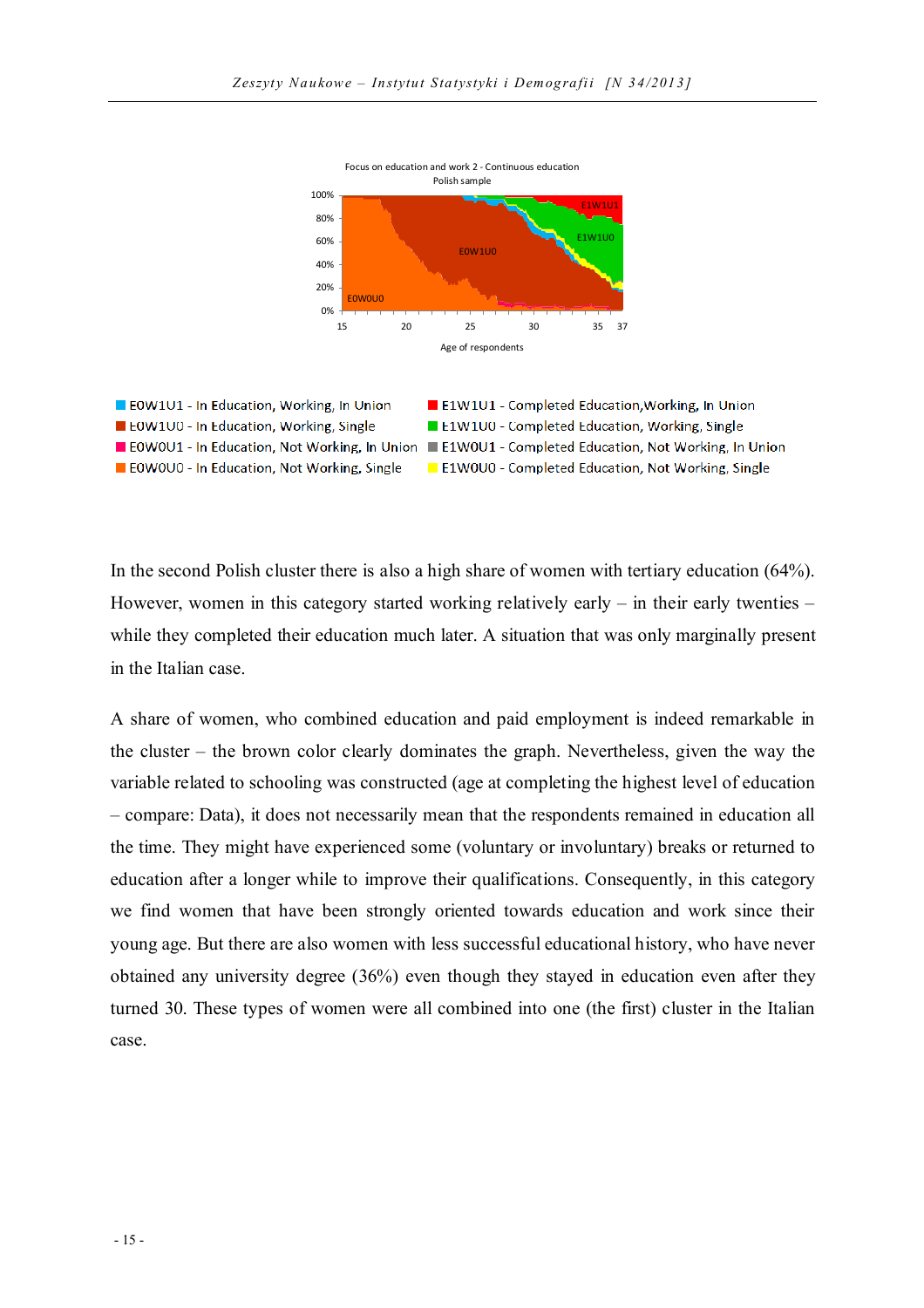#### *Working single women*

The next cluster – identified in both countries – comprises of women, who finished schooling relatively early and have worked for the vast majority of their adult life. Again, also in this cluster the respondents rarely entered any union.



The clusters are very similar in both countries with an exception of a more visible nonemployment period (yellow color) in the Italian sample. As it has been already mentioned, this is a general difference between the Italian and Polish women (with and without children).

Noteworthy, this cluster is the biggest one in the Italian case. Over 40% of childless women belong to this category.

#### *Working married women*

The most distinct feature of the women in this cluster is that the vast majority of them have entered a stable union – usually a marriage. The differences between the Italian and the Polish clusters are – again – related to the general disparity between the two countries: Polish women are more into education, Italian women experience the non-employment period after having completed schooling. Otherwise, in both sample we see very similar patterns of employment and union formation.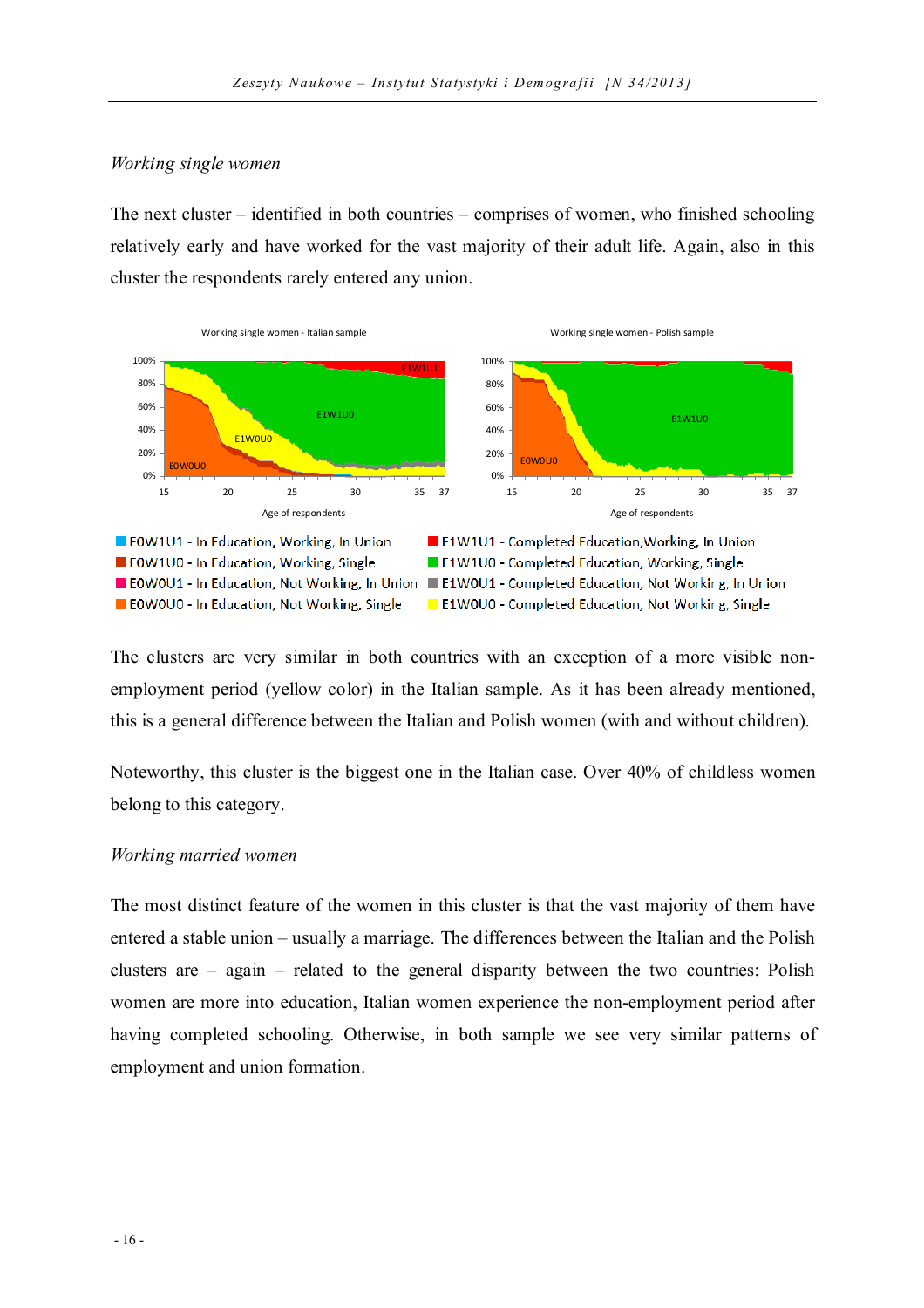



As, at the very beginning, we compared all childless women versus mothers, the most apparent difference between them related to the partnership histories. Childless is commonly linked to being single. In this cluster, all women have entered a stable union at some point of their life-course, although it is apparent that they did later than their counterparts with children (being married becomes a clearly dominant state only in late twenties). Moreover, some share of these unions dissolved: the number of women in a union decreases towards the end of the observation period.

#### *Disadvantaged women*

This is the fourth and last cluster identified in both, Italy and Poland. The women included here are characterized by a relatively low level of education and they also did not work for the vast majority of their life course.

We see that the yellow color dominates at the graphs – the women were unemployed and single throughout the observation period. In fact, in this cluster, 59% of Italian women and 53% of the Polish ones have not entered labor market. And as for a union formation, 74% of Italian respondents in this cluster and 88% of the Polish ones have not entered a stable union until the age of 37.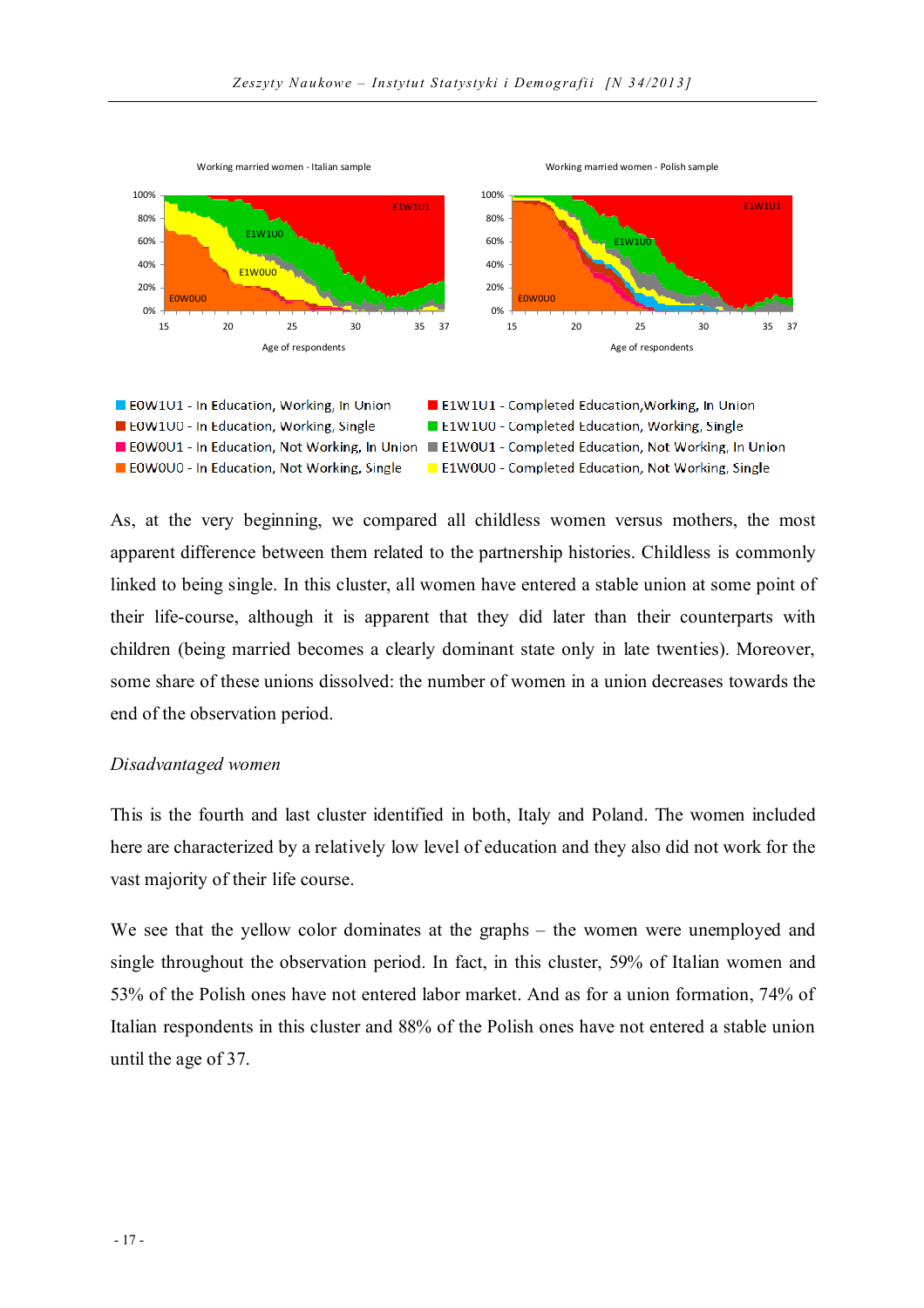



The peculiarity of this cluster made us take a closer look into the reasons for which these women might be single and unemployed. In both countries, a big share of women in this category suffers from economic hardship, which adds to a disadvantaged position of women in this category. In the Italian sample, 57% respondents declared their family had low or insufficient economic resources, while in the Polish case, 66% said that with an income of their household it is difficult to make ends meet. In the Polish case, it seems that health problems or disability are primary factors, shaping the women's life-course. As many as 65% of respondents in the cluster declared in the survey that the are handicapped or suffer from a long term health condition (and their health problems started before the age of 37). This was not the case for Italy, where interpretation of this cluster poses a larger challenge.

#### *Unstable economic situation – Polish sample*

This cluster was found in the Polish sample only. When we look at the graph that depicts the biographies of women in this category, we do not see any clear pattern at the first glance. On the contrary, the group displays a large variety of different states. The pattern becomes more apparent if we realize that not necessarily the same women remain in any given state in the subsequent points in time (i.e. the 10% of women, who have finished education are single and not working at age 20 are not necessarily the same 10% that are in this state at age 21 or 22).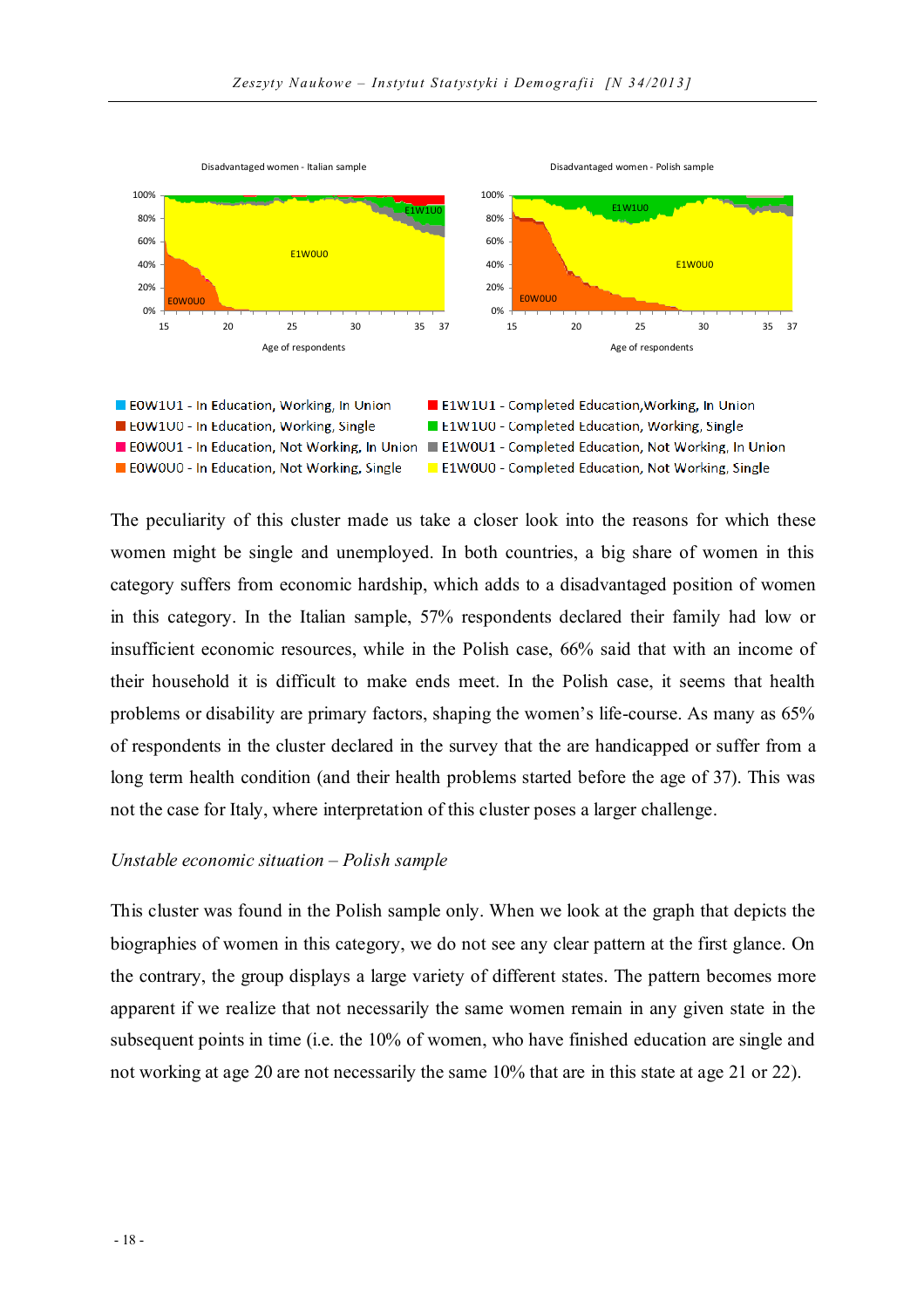Unstable economic situation - Polish sample





Indeed, in this cluster there is a relatively large number of transfers between the states and they concern labor market activity most of all. Women in this category experienced also the longest breaks between the employment spells. The respondents that ever entered the labor market spent on average 3,35 years "in-between-jobs", while for other categories the mean varied between 1,14 and 2,07 years. Given these long disruptions in work, "not working" was a dominant state through the whole observation period here (orange, gray and green color combines), even though women in this cluster are relatively well-educated and 85% of them entered labor market at some point of the time.

#### *Stay-at-home wives – Italian sample*

The last cluster has been identified in the Italian sample only and only a very small fraction of Italian childless women belong here (3.8%). Still, it appeared as a very distinct one in the sample. The women in this category finished education very early in the life course (almost half of them – even before the age of 15) and work was never an important part of these women's lives. Even though some of them entered labor market after having completed schooling – all of them became economically inactive at some point of their life course. All of them have also entered a union. We can see that around the age 30 virtually all of them were in union and not working. This state has not changed much towards the end of the observation period.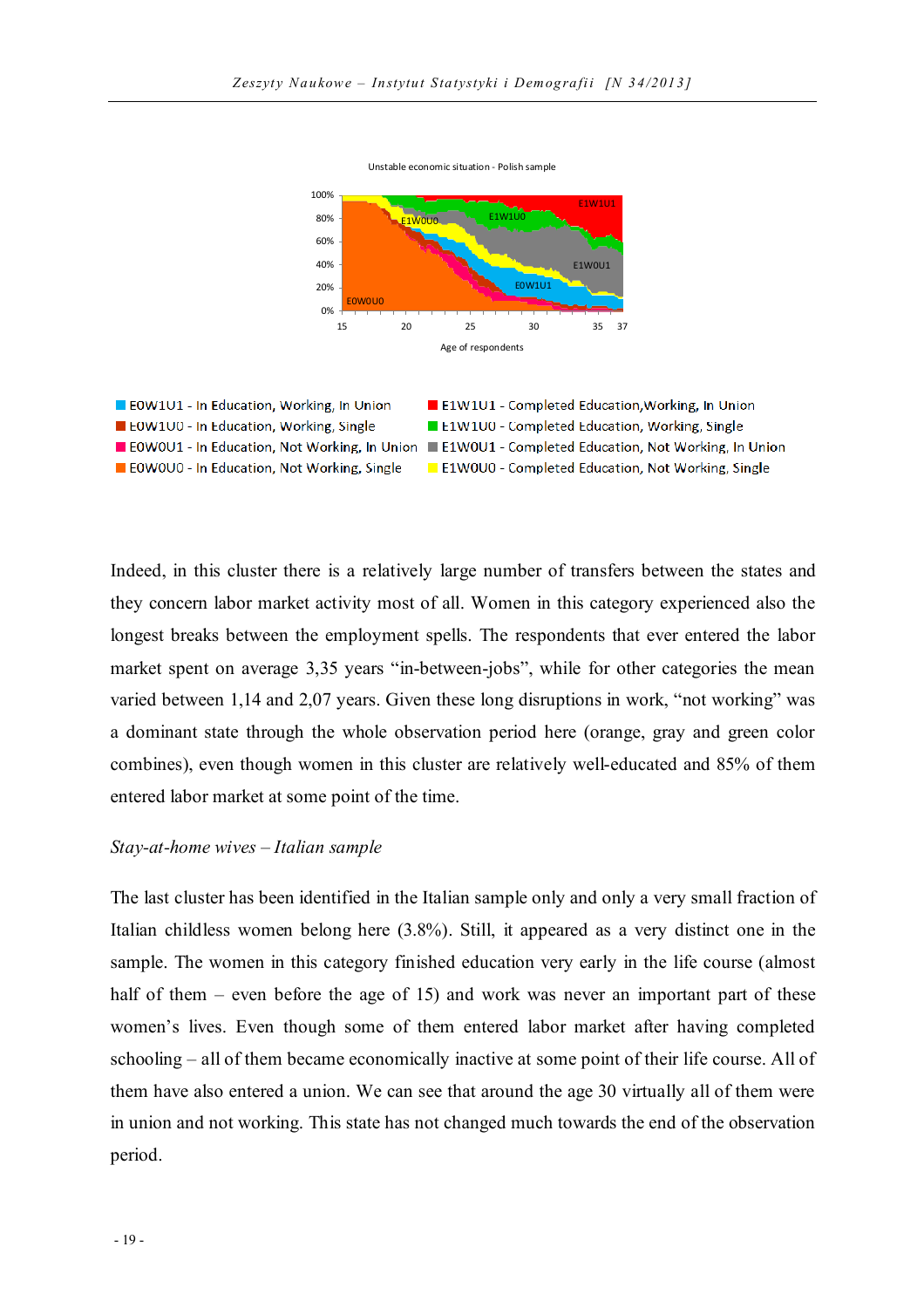Stay-at-home wives - Italian sample



### **6. Summary & Conclusions**

Differently from many other papers, this paper is not focusing on predominant reasons for being childless, but instead it explores the process of remaining childless, acknowledging the complexity of different life course careers (i.e., education, partnership, and employment) that may lead to it. We applied sequence analysis techniques to two key case studies, where the incidence of childlessness has been dramatically increasing despite their traditional setting: Italy and Poland.

Our findings suggest that, on average, childlessness is related to being single most of all and also to a prolonged education to some extent. But there are distinct categories of women, who are not in line with this rule. This diversity calls for much more attention. Instead of collapsing all childless women into one category, our findings clearly illustrate diverse paths leading to childlessness according to various life course developments.

More research is necessary to fully comprehend how and why different biographies emerge. But even this exploratory study provides some interesting insights into the process of remaining childless. For instance, even though difficulties with combining work and care are an important barrier to fertility in both countries (Matysiak and Vignoli, forthcoming), we cannot see that women's employment is necessarily a reason for childlessness. It might be the case for some groups of women (e.g. those who focused on education and work), but certainly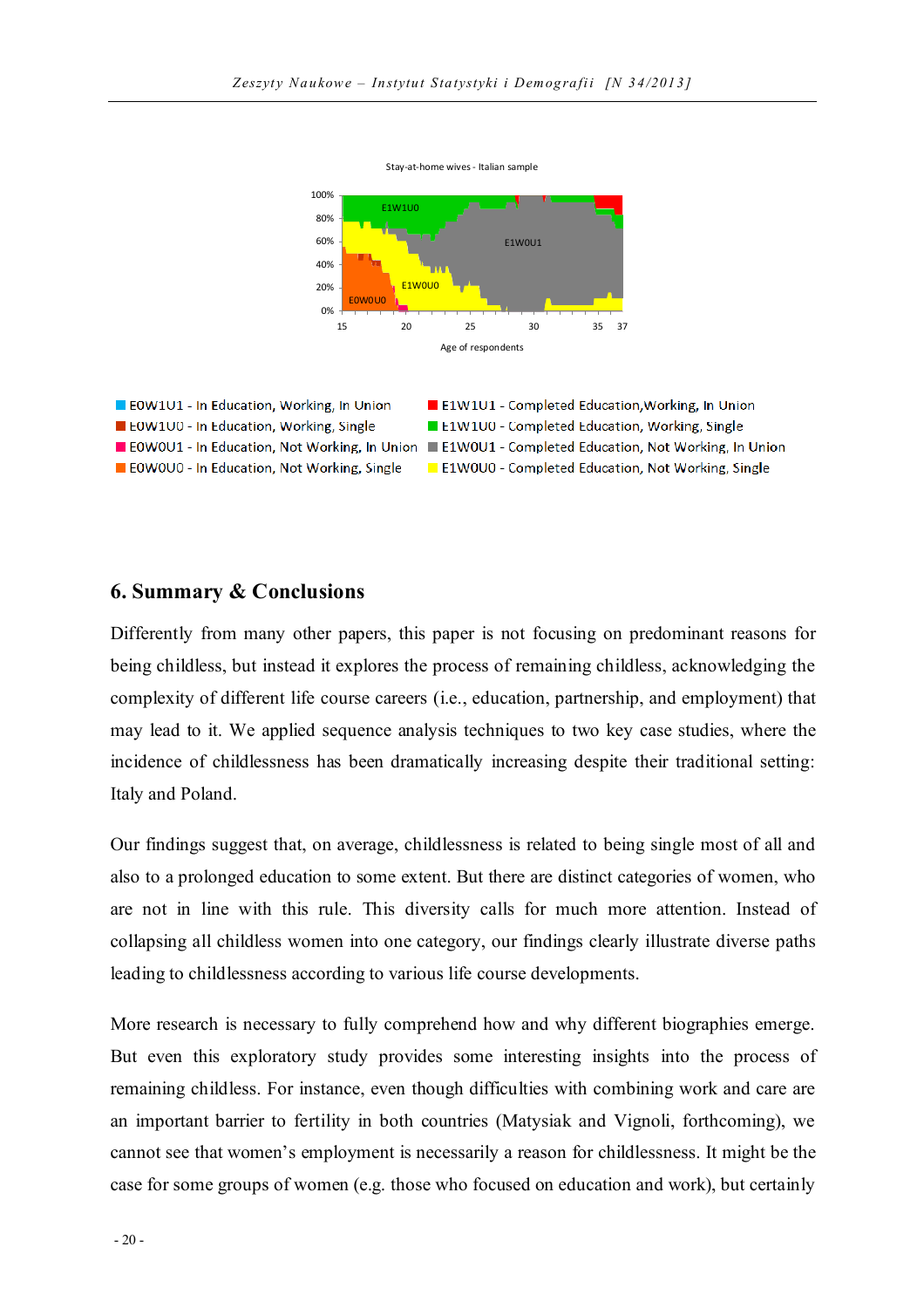not for the categories of "Disadvantaged" or "Stay-at-home wives". In fact, for the last Polish cluster the opposite is observed: a lack of stable employment seems to be an important factor, shaping a pathway to childlessness. This rich diversity should not be overlooked or simplified.

Importantly, the very similar categories of pathways to childlessness were revealed in both analyzed contexts. There were some marked differences between the biographies of Italian and Polish women, but despite these differences – some were identified in both countries. Does it indicate that there are life pathways leading to childlessness, which are universal across countries? On the other hand, some other categories were country-specific, indicating that some patterns of behavior might be related to a given cultural and institutional context. Finally, an example of "Disadvantaged" category teaches us that seemingly identical biographies may have different meanings in different settings.

An important limitation of the study is that we were not able to include fertility and fecundity problems into our analyses. Unfortunately, this data is not available for Italy. For the Polish sample, we were able to establish that the highest share of women with fertility problems was in the "Working married" category (45%). However, in the remaining categories women might be largely unaware of their difficulties in this respect, as many of them have never been in a stable union and quite likely they have never been trying to conceive. Moreover, complete histories of fertility problems would be necessary to properly incorporate this variable into our process-oriented life-course approach. This kind of data is simply impossible to collect in the large scale, representative surveys. An important challenge for future studies is to overcome this limitation.

## **Acknowledgements**

This paper was prepared as part of the project "Family Change in Italy and Poland" (FamChIP), financed by the Polish Ministry of Science and Tertiary Education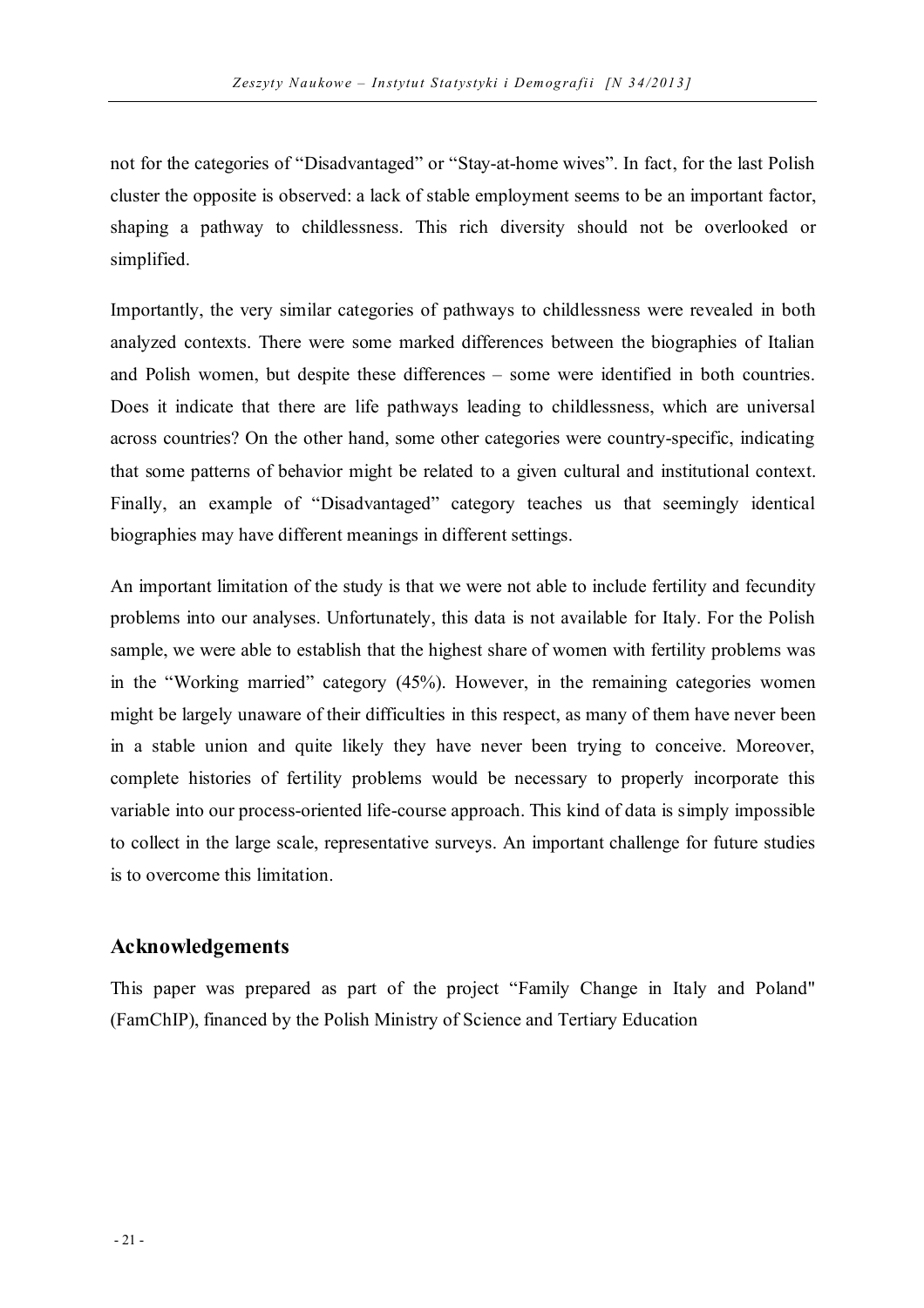## **References:**

Abbott, A. (1995). Sequence Analysis: New Methods for Old Ideas. *Annu Rev Sociol, 21*, 93- 113.

Aassve, A., Billari, F., & Piccarreta, R. (2007). Strings of Adulthood: A Sequence Analysis of Young British Women's Work-Family Trajectories. *European Journal of Population*, 23(3- 4), 369-388.

Baizan, P., Michielin, F., & Billari, F. (2002). Political Economy and Life Course Patterns: The Heterogeneity of Occupational, Family and Household Trajectories of Young Spaniards. *Demographic Research, 6*(8), 191-240.

Baranowska, A. (2008). *Changing patterns of entry into employment and motherhood in Poland – a cross cohort comparison*. Social Sciences TransEurope Working Paper. European Science Foundation.

Basten, S. (2009). Voluntary childlessness and being Childfree. *The Future of Human Reproduction. Working Paper, No. 5*.

Billari, F. C. (2001). Sequence Analysis in Demographic Research. *Canadian Studies in Population, 28*(2), 439-458.

Callan, V. J. (1983). Childlessness and Partner Selection. *Journal of Marriage and the Family, 45*(1), 181-186.

Callan, V. J. (1984). Voluntary childlessness: early articulator and postponing couples. *Journal of Biosocial Science, 16*(04), 501-509.

Campbell, E. (1985). The childless marriage : an exploratory study of couples who do not want children. London; New York: Tavistock.

Carmichael, G., & Whittaker, A. (2007). Choice and circumstance: Qualitative insights into contemporary childlessness in Australia. *European Journal of Population/Revue européenne de Démographie, 23*(2), 111-143.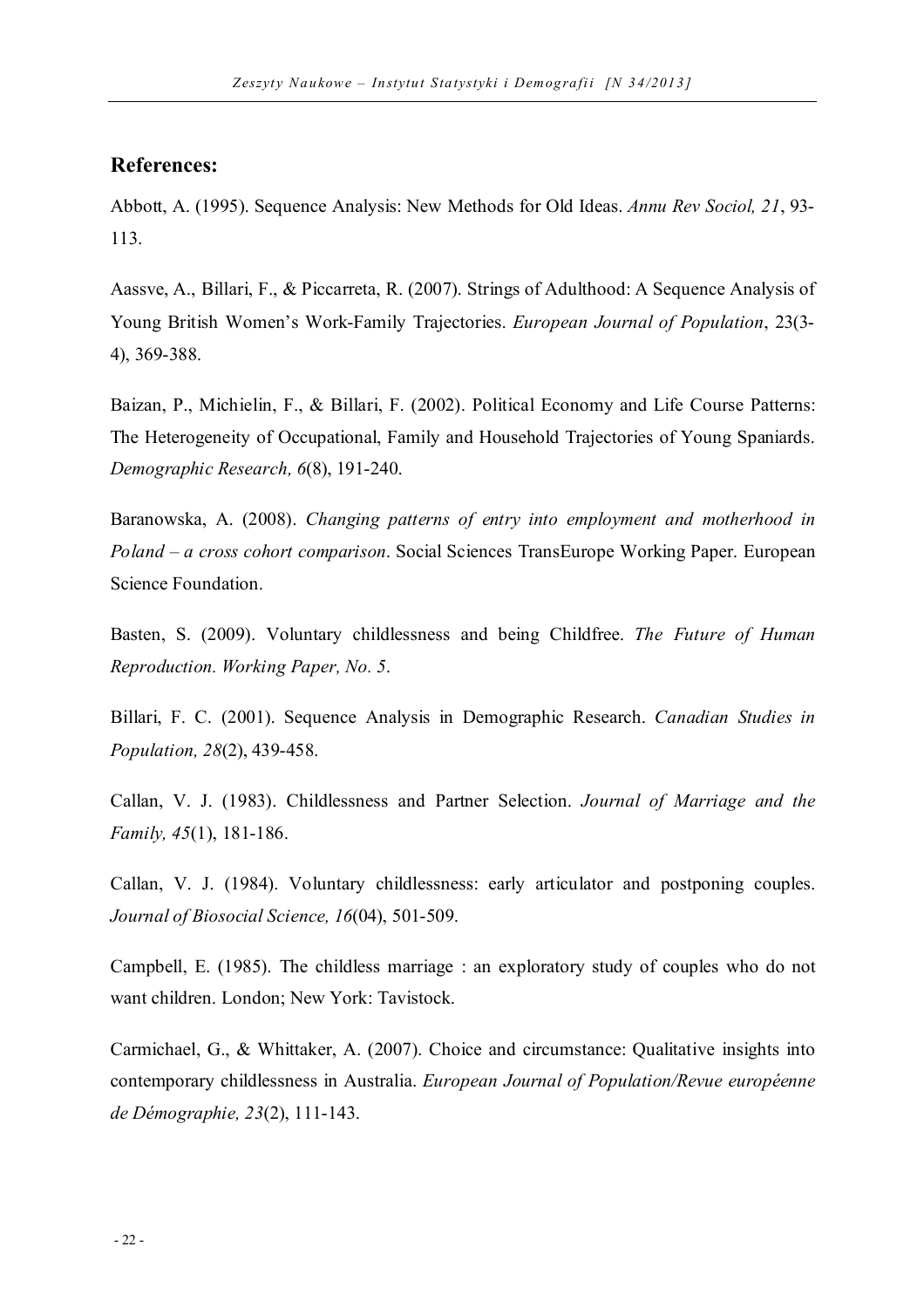Connidis, I. A., & McMullin, J. A. (1993). To Have or Have Not: Parent Status and the Subjective Well-being of Older Men and Women. *The Gerontologist, 33*(5), 630-636.

Dalla Zuanna, G & Micheli, G. A. (2004). Introduction – New perspectives in interpretino contemporary family and reproductive behaviour of Mediterranean Europe. In: G. Dalla Zuanna& G. A. Micheli, (Eds.). Strong family and low fertility: a paradox? New perspectives in interpreting contemporary family and reproductive behaviour (pp. 7-21). Series: European Studies of Population, 14. Springer.

De Rose, A., Racioppi, F., Zanatta, A. L. (2008). Italy: Delayed adaptation of social institutions to changes in family behaviour. Demographic Research, Special Collection, 7, 665–704.

Frejka, T. (2008). Parity distribution and completed family size in Europe: Incipient decline of the two-child family model. *Demographic Research, 19*(4), 47-72.

Gillespie, R. (1999). Voluntary childlessness in the United Kingdom. *Reprod Health Matters, 7*(13), 43-53.

Gillespie, R. (2003). Childfree And Feminine. *Gender & Society, 17*(1), 122-136.

Giza-Poleszczuk, A., Poleszczuk, J., (2004). Partnership, marriage, and children - cultural differentiation of attitudes, in: Jasińska-Kania, A., Marody, M. (Eds.), Poles among Europeans. Scholar, Warsaw.

González, M.-J., & Jurado-Guerrero, T. (2006). Remaining childless in affluent economies: a comparison of France, West Germany, Italy and Spain, 1994--2001. *European Journal of Population, 22*(4), 317-352.

Hagestad, G. O., & Call, V. R. A. (2007). Pathways to Childlessness. *J Fam Issues, 28*(10), 1338-1361.

Hantrais, L. (2005). Living as a family in Europe. In L. Hantrais, D. Philipov & F. C. Billari (Eds.), Policy Implications of Changing Family Formation (pp.117–181). Strasburg: Council of Europe Publishing.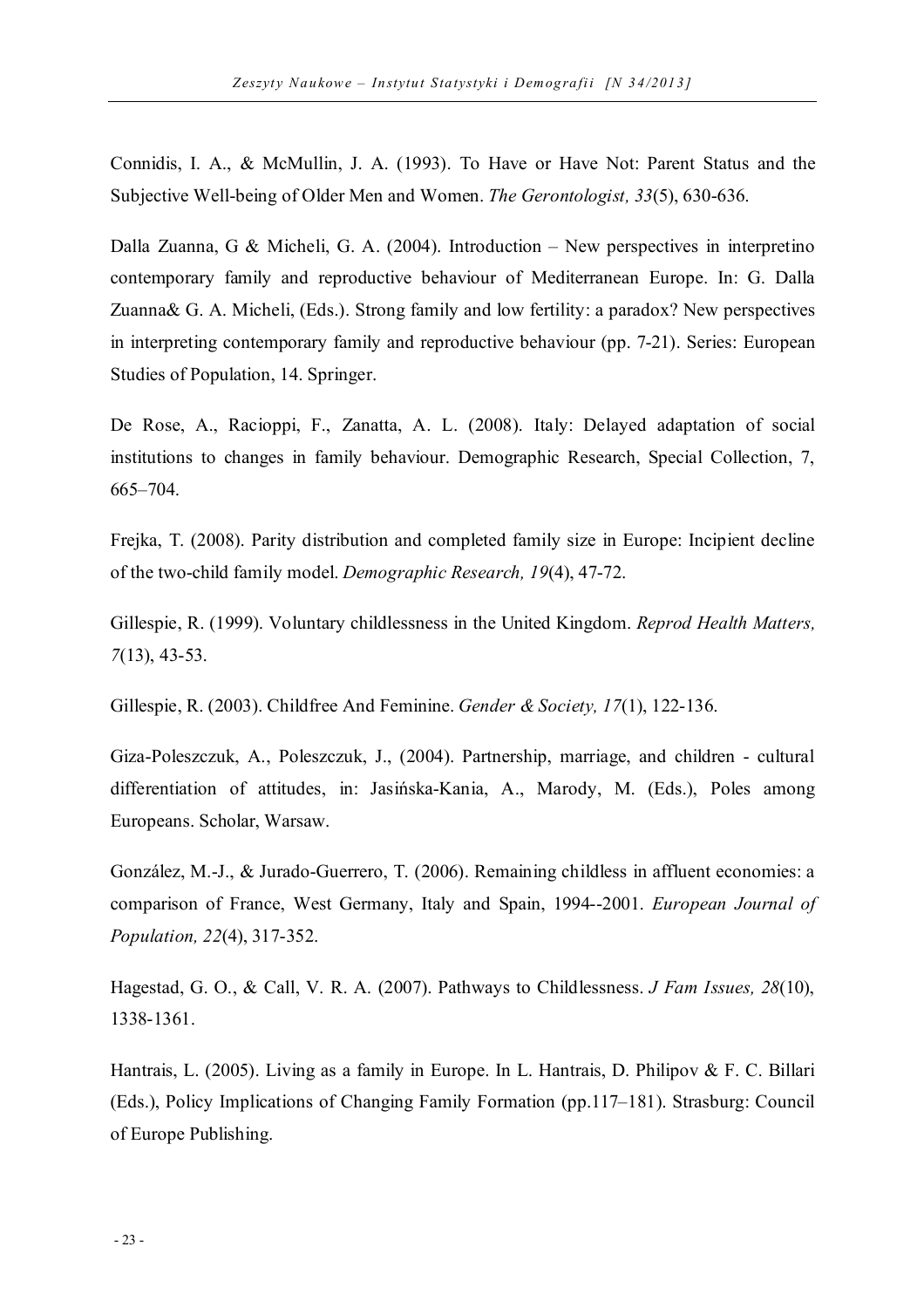Heaton, T. B., Jacobson, C. K., & Holland, K. (1999). Persistence and changes in decisions to remain childless. *Journal of Marriage and the Family 61*, 531–539.

Heiland, F., Prskawetz, A., & Sanderson, W. C. (2008). Are Individuals' Desired Family Sizes Stable? Evidence from West German Panel Data. *European Journal of Population / Revue européenne de Démographie, 24*(2), 129-156.

Houseknecht, S. K. (1979). Timing of the Decision To Remain Voluntarily Childless: Evidence for Continuous Socialization. *Psychol Women Q, 4*(1), 81-96.

Hoem, J., Kostova, D., Gabrielli, G., Matysiak, A. & Jasilioniene A. (2010). Levels of recent union formation: Six European countries compared. *Demographic Research,* 22, 199-2010.

Iacovou, M., & Tavares, L. P. (2011). Yearning, learning, and conceding: reasons men and women change their childbearing intentions. *Population and Development Review, 37*(1), 89- 123.

Keizer, R., Dykstra, P. A., & Jansen, M. D. (2008). Pathways into childlessness: Evidence of gendered life course dynamics *Journal of Biosocial Science, 40*(06), 863-878.

Kemkes-Grottenthaler, A. (2003). Postponing or rejecting parenthood? Results of a survey among female academic professionals. *Journal of Biosocial Science, 35*(02), 213-226.

Koropeckyj-Cox, T. (2002). Beyond Parental Status: Psychological Well-Being in Middle and Old Age. *Journal of Marriage and Family, 64*(4), 957-971.

Koropeckyj-Cox, T., & Call, V. R. A. (2007). Characteristics of Older Childless Persons and Parents. *J Fam Issues, 28*(10), 1362-1414.

Kotowska, I. E., Jóźwiak, J., Matysiak, A., Baranowska, A. (2008). Poland: Fertility decline a response to profound societal change and transformations in the labour market? Demographic Research, 19, 795–854.

Lee, C., & Gramotnev, H. (2006). Motherhood Plans among Young Australian Women. *J Health Psychol, 11*(1), 5-20.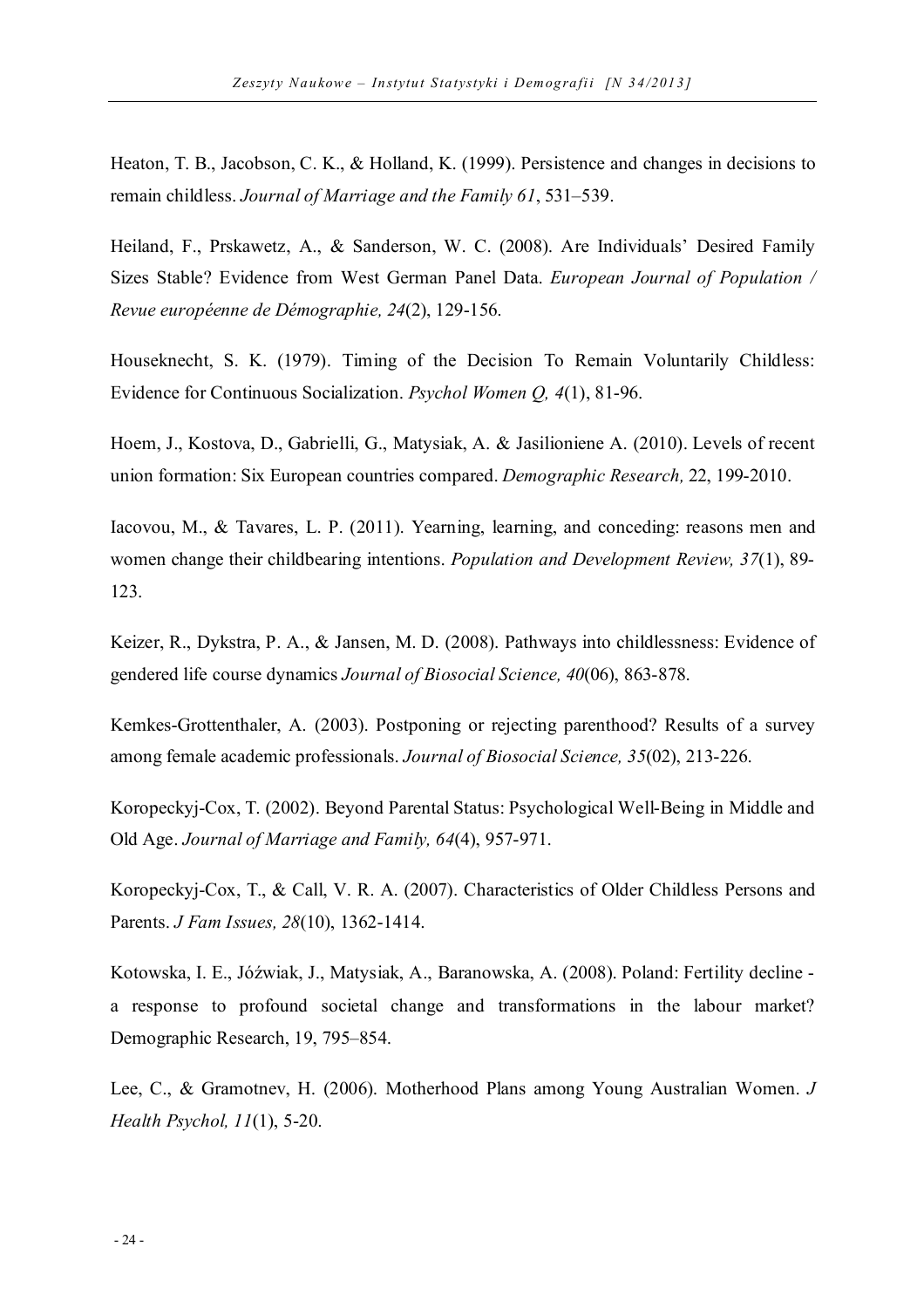Letherby, G. (1999). Other than mother and mothers as others: The experience of motherhood and non-motherhood in relation to 'infertility' and 'involuntary childlessness'. *Women's Studies International Forum, 22*(3), 359-372.

Letherby, G. (2002). Childless and Bereft?: Stereotypes and Realities in Relation to 'Voluntary' and 'Involuntary' Childlessness and Womanhood. *Sociological Inquiry, 72*(1), 7- 20.

Mariański, J. (2007). New dimensions of religiosity differentials in Poland. In A. Kojder (Ed.), One Poland? Old and New Social Differences (pp. 177–204). Cracow: Polish Academy of Sciences.

Matysiak, A. (2009). Employment first, then childbearing: women's strategy in post-socialist Poland. *Population Studies, 63*(3), 253-276.

Matysiak, A., & Vignoli, D. (2010). Employment around first birth in two adverse institutional settings: evidence from Italy and Poland*. Journal of Family Research,* 3/2010, 331-349.

Matysiak, A., & Vignoli, D. (forthcoming). Diverse effects of women's employment on fertility. Insights from Italy and Poland*. European Journal of Population*.

Morell, C. (2000). Saying No: Women's Experiences with Reproductive Refusal. *Feminism & Psychology, 10*(3), 313-322.

Morgan, S. P. (1991). Late nineteenth- and early twentieth-century childlessness. [Historical Article]. *AJS, 97*(3), 779-807.

Mulder, C. H., & Wagner, M. (2001). The Connections between Family Formation and Firsttime Home Ownership in the Context of West Germany and the Netherlands. *European Journal of Population, 17*(2), 137-164.

Park, K. (2005). Choosing Childlessness: Weber's Typology of Action and Motives of the Voluntarily Childless. *Sociological Inquiry, 75*(3), 372-402.

Sobotka, T. (2004). Postponement of Childbearing and Low Fertility in Europe. Amsterdam: Dutch University Press.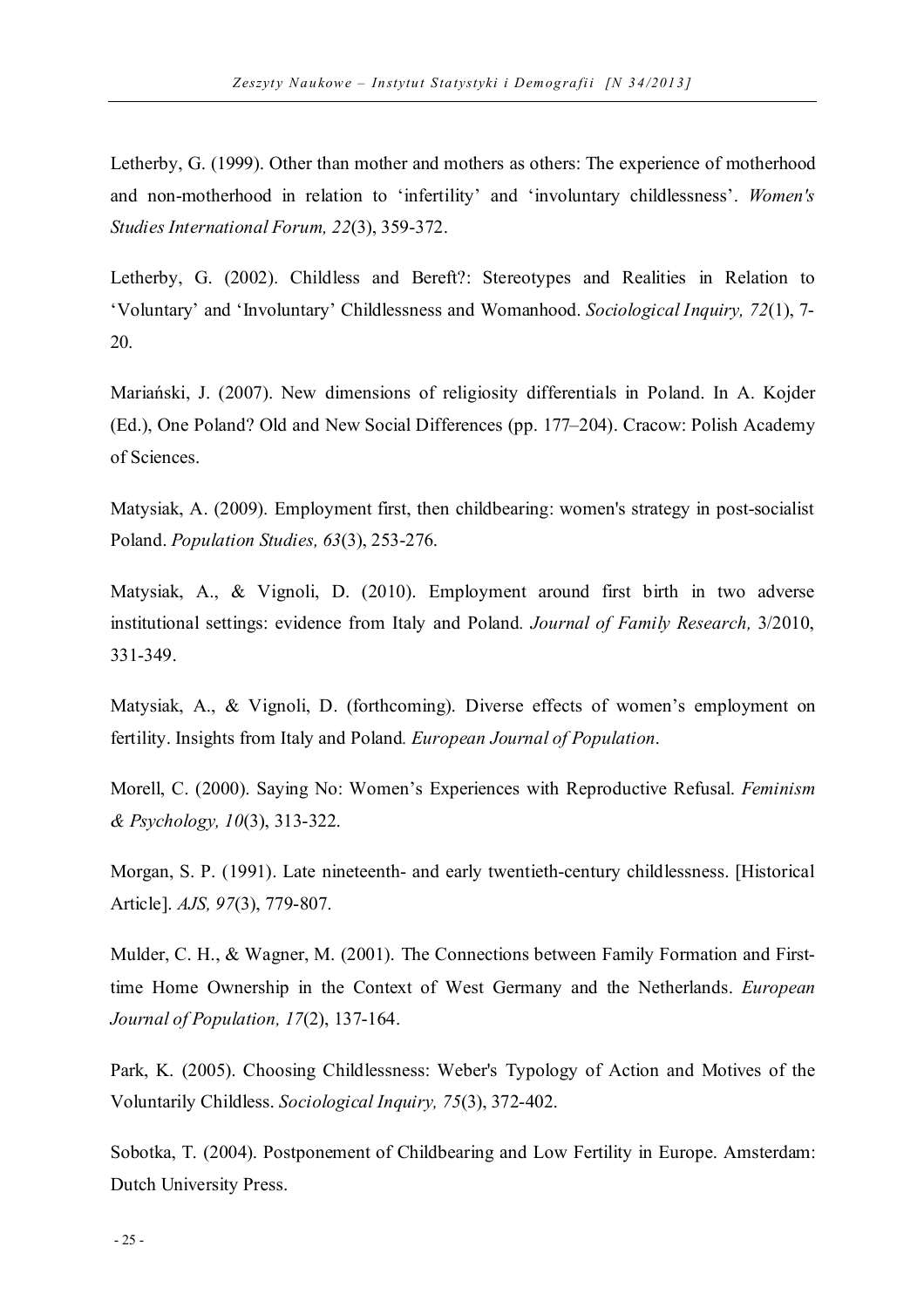Tanturri, M. L., & Mencarini, L. (2008). Childless or Childfree? Paths to Voluntary Childlessness in Italy. *Popul Dev Rev, 34*(1), 51-77.

te Velde, E. R., & Pearson, P. L. (2002). The variability of female reproductive ageing. *Human Reproduction Update, 8*(2), 141-154.

van den Akker, O. (2001). The acceptable face of parenthood. *Psychology, Evolution & Gender, 3*(2), 137.

Vignoli, D., Drefhal, S., De Santis, G. (2011). Whose job instability affects the likelihood of becoming a parent in Italy? A tale of two partners. Demographic Research, 26(2): 41–62.

Zabel, C. (2006). Employment Experience and First Birth in Great Britain. *Max Planck Institute for Demographic Research Working Paper 2006-029.*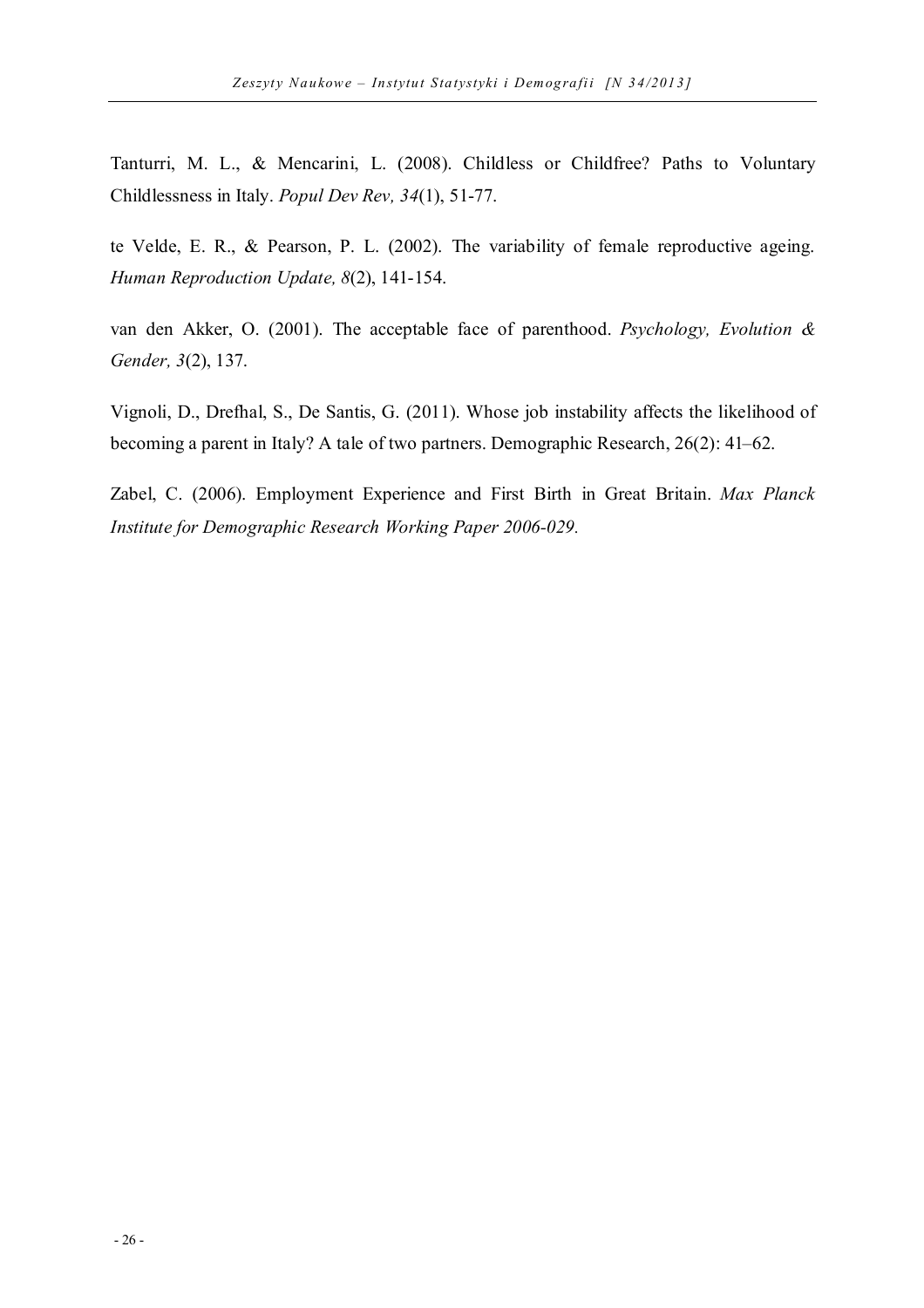# **Appendix**

Basic characteristics of mothers and childless women – Italy and Poland.

|                                                | Italy   |                | Poland  |                |
|------------------------------------------------|---------|----------------|---------|----------------|
|                                                | Mothers | Childless      | Mothers | Childless      |
| % of women who have not entered a union        | 3.30    | 56.26          | 3.56    | 55.90          |
| Average time (years) spent in a union $-$ all  | 10.63   | 2.89           | 12.93   | 3.93           |
| sample                                         |         |                |         |                |
|                                                | (10.99) | (6.61)         | (13.41) | (8.91)         |
| (only women who have been in a union)          |         |                |         |                |
| Age of entering a first union - median         | 25.8    | $\overline{a}$ | 22      | $\overline{a}$ |
| Age of entering a first union – first quartile | 21.8    | 29.7           | 19      | 26             |
| % of women who experienced a union             | 13.95   | 15.92          | 27.22   | 31.82          |
| disruption (among those ever in a union)       |         |                |         |                |
| % of women with tertiary education             | 15.26   | 19.53          | 26.25   | 43.43          |
| % of women with a maximum vocational           | 46.3    | 37.15          | 28.36   | 17.37          |
| degree                                         |         |                |         |                |
| Age at completing education – median           | 18.5    | 19             | 20      | 23             |
| % of women who have never worked               | 23.75   | 17.41          | 2.77    | 10.24          |
| Average time (years) in employment $-$ all     | 8.97    | 9.89           | 12.28   | 11.49          |
| sample                                         |         |                |         |                |
|                                                | (11.76) | (11.38)        | (12.63) | (12.80)        |
| (only women who have ever worked)              |         |                |         |                |

\*Unless stated differently, the statistics are calculated for the period until the age of 37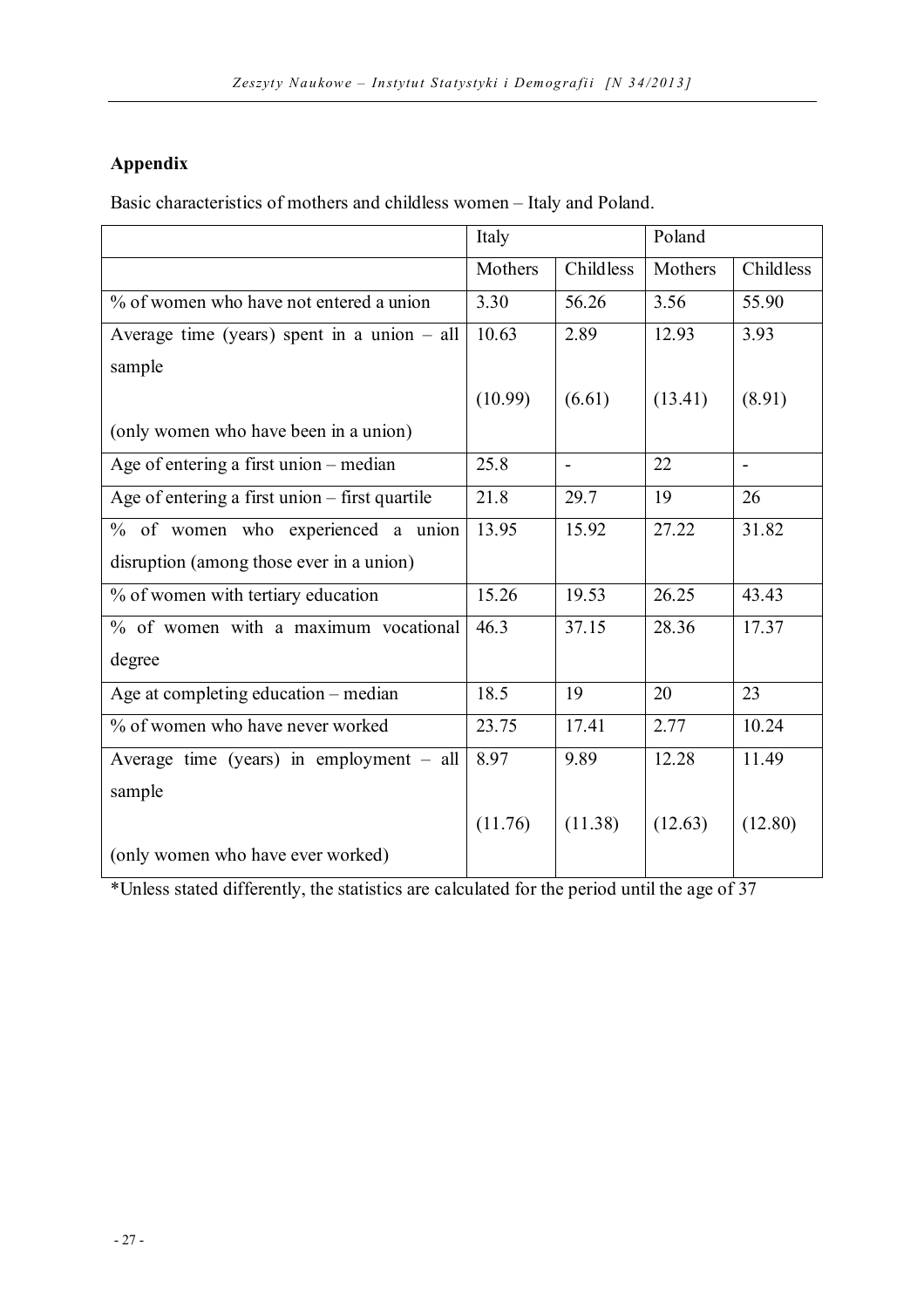## Italy – childless women – clusters

|                                                                                                                        | Focus<br>on<br>educ.<br>and<br>work | Working<br>single | Working<br>married | Disad-<br>vantaged | Stay-at-<br>home wives |
|------------------------------------------------------------------------------------------------------------------------|-------------------------------------|-------------------|--------------------|--------------------|------------------------|
| % of women who have not<br>entered a union                                                                             | 57.61                               | 68.34             | 0.00               | 73.79              | 0.00                   |
| Average time (years) spent in a<br>union - all sample                                                                  | 1.78                                | 1.50              | 9.58               | 1.05               | 12.56                  |
| (only women who have been in a<br>union)                                                                               | (4.21)                              | (4.73)            | (9.58)             | (4.01)             | (12.56)                |
| Age of entering a first union $-$<br>median                                                                            |                                     | $\sqrt{2}$        | 26.33              | $\sqrt{2}$         | 23.63                  |
| Age of entering a first union $-$<br>first quartile                                                                    | 32.71                               | 33.58             | 23.17              | 36.58              | 21.33                  |
| % of women who experienced a<br>union disruption (among those<br>ever in a union)                                      | 30.77                               | 55.56             | 23.73              | 37.04              | 22.22                  |
| $\frac{9}{6}$ of women<br>with<br>tertiary<br>education                                                                | 63.04                               | 11.56             | 18.64              | 0.00               | 0.00                   |
| $\%$ of women with a maximum<br>vocational degree                                                                      | 1.09                                | 36.18             | 35.59              | 68.93              | 55.56                  |
| Age at completing education -<br>median                                                                                | 29.29                               | 18.92             | 18.58              | 15.33              | 16.33                  |
| % of women who have never<br>worked                                                                                    | 13.04                               | 1.01              | 0.00               | 59.22              | 38.89                  |
| time<br>Average<br>(years)<br>in<br>employment - all sample                                                            | 6.25                                | 13.99             | 14.01              | 1.68               | 3.69                   |
| (only women who have ever<br>worked)                                                                                   | (7.19)                              | (14.14)           | (14.01)            | (4.11)             | (6.04)                 |
| % of women with chronic health<br>problem (at the time of the<br><i>interview</i> )                                    | 8.70                                | 9.55              | 15.25              | 16.50              | 16.67                  |
| % of women who declare their<br>family has low or insufficient<br>economic resources (at the time of<br>the interview) | 23.91                               | 35.68             | 28.81              | 57.28              | 33.33                  |
| % of women who still plan on<br>having children (at the time of the<br><i>interview</i> )                              | 50.00                               | 43.22             | 38.98              | 36.89              | 5.56                   |

\*Unless stated differently, the statistics are calculated for the period until the age of 37